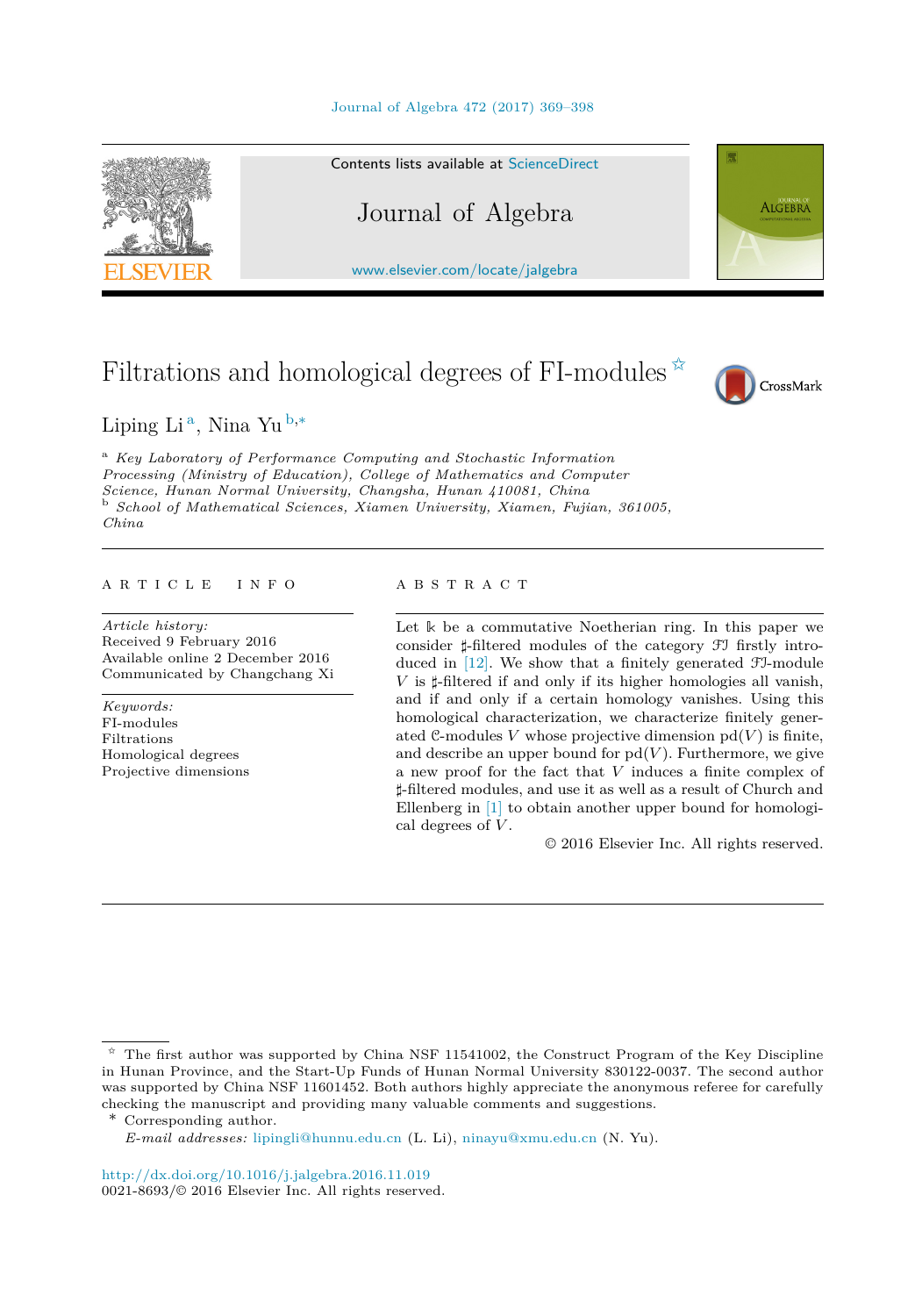# <span id="page-1-0"></span>1. Introduction

# *1.1. Motivation*

The category FI, whose objects are finite sets and morphisms are injections between them, has played a central role in representation stability theory introduced by Church and Farb in [\[3\].](#page-29-0) It has many interesting properties, which were used to prove quite a few stability phenomena observed in  $[1-3,5,14]$ . Among these properties, the existence of a *shift functor*  $\Sigma$  is extremely useful. For instances, it was applied to show the locally Noetherian property of FI over any Noetherian ring by Church, Ellenberg, Farb, and Nagpal in [\[4\],](#page-29-0) and the Koszulity of FI over a field of characteristic 0 by Gan and the first author in [\[7\].](#page-29-0) Recently, Nagpal proved that for an arbitrary finitely generated representation *V* of  $\mathfrak{F}$ , when *N* is large enough,  $\Sigma_N V$  has a special filtration, where  $\Sigma_N$  is the *N*-th iteration of  $\Sigma$ ; see [12, [Theorem A\].](#page-29-0) Church and Ellenberg showed that  $\mathcal{F}J$ -modules have Castlenuovo–Mumford regularity (for a definition in commutative algebra, see [\[6\]\)](#page-29-0), and gave an upper bound for the regularity; see [1, [Theorem A\].](#page-29-0)

The main goal of this paper is to use the shift functor to investigate homological degrees and special filtrations of FI-modules. Specifically, we want to:

- (1) obtain a homological characterization of  $\sharp$ -*filtered modules* firstly introduced by Nagpal in [\[12\];](#page-29-0) and
- (2) use these  $\sharp$ -filtered modules, which play almost the same role as projective modules for homological calculations, to obtain upper bounds for projective dimensions and homological degrees of finitely generated FI-modules.

In contrast to the combinatorial approach described in [\[1\],](#page-29-0) our methods to realize these objectives are mostly conceptual and homological. We do not rely on any specific combinatorial structure of the category FI. The main technical tools we use are the shift functor  $\Sigma$  and its induced cokernel functor *D* introduced in [4, [Subsection](#page-29-0) 2.3] and [1, [Section](#page-29-0) 3]. Therefore, it is hopeful that our approach, with adaptable modifications, can be applied to other combinatorial categories recently appearing in representation stability theory [\[15\].](#page-29-0)

# *1.2. Notation*

Before describing the main results, we first introduce necessary notation. Throughout this paper we let C be a skeletal category of FI, whose objects are  $[n] = \{1, 2, \ldots, n\}$ for  $n \in \mathbb{Z}_+$ , the set of nonnegative integers. By convention,  $[0] = \emptyset$ . By k we mean a commutative Noetherian ring with identity. Given a set *S*, *S* is the free **k**-module spanned by elements in *S*. Let  $\underline{C}$  be the k-linearization of C, which can be regarded as both a **k**-linear category and a **k**-algebra without identity.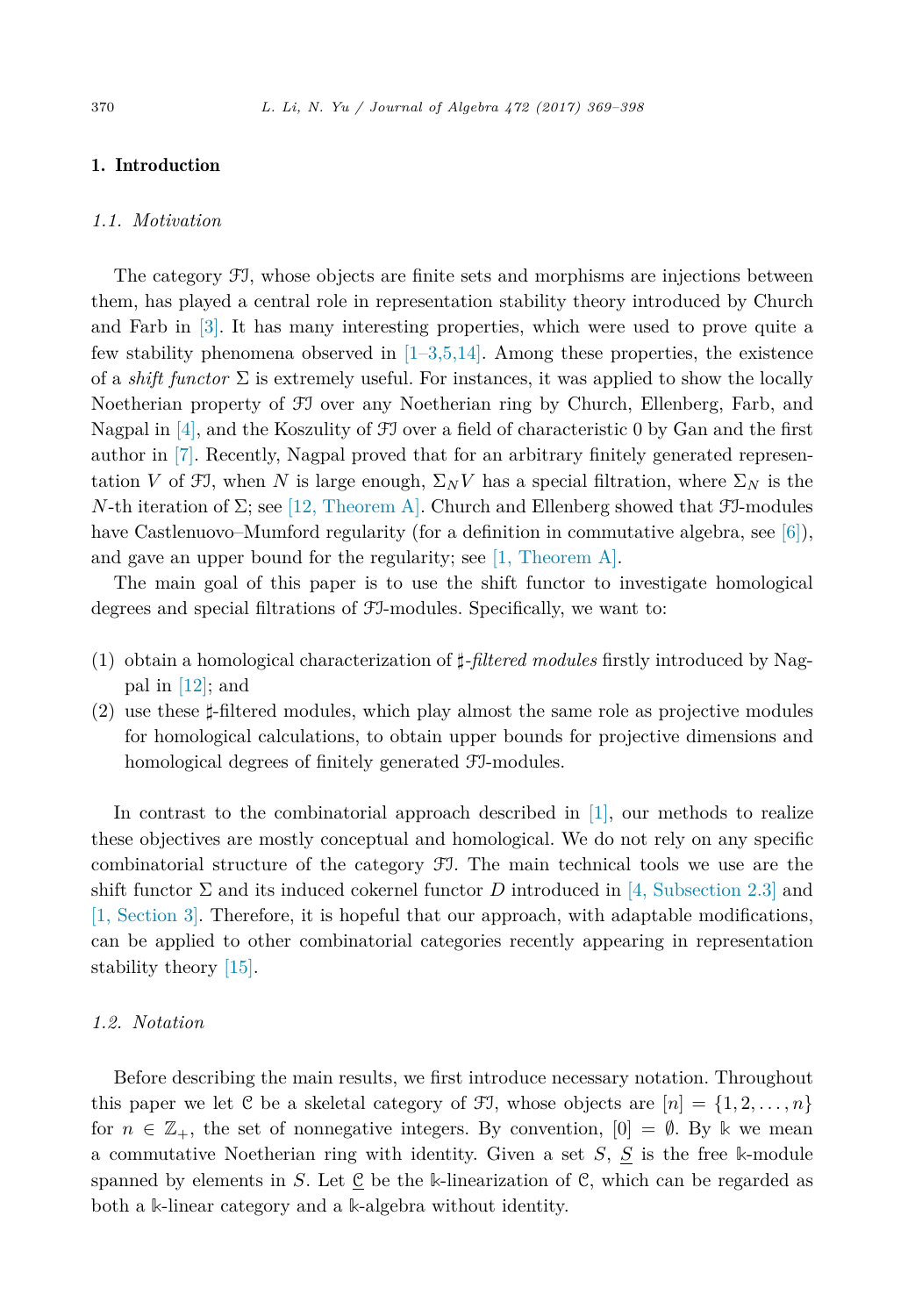<span id="page-2-0"></span>A *representation* of C, or a C-*module*, is a covariant functor *V* from C to **k**-Mod, the category of left k-modules. Equivalently, a C-module is a C-module, which by definition is a **k**-linear covariant functor from C to **k**-Mod. It is well known that C-Mod is an abelian category. Moreover, it has enough projectives. In particular, for  $i \in \mathbb{Z}_+$ , the **k**-linearization  $\mathcal{C}(i, -)$  of the representable functor  $\mathcal{C}(i, -)$  is projective.

A representation *V* of C is said to be *finitely generated* if there exists a finite subset *S* of *V* such that any submodule containing *S* coincides with *V* ; or equivalently, there exists a surjective homomorphism

$$
\bigoplus_{i\in\mathbb{Z}_+}\underline{\mathcal{C}}(i,-)^{\oplus a_i}\to V
$$

such that  $\sum_{i\in\mathbb{Z}_+} a_i < \infty$ . It is said to be *generated* in degrees  $\leq N$  if in the above surjection one can let  $a_i = 0$  for all  $i > N$ . Obviously, V is finitely generated if and only if it is generated in degrees  $\leq N$  for a certain  $N \in \mathbb{Z}_+$  and the values of *V* on objects  $i \leq N$  are finitely generated k-modules. Since C is *locally Noetherian* by the fundamental result in [\[4\],](#page-29-0) the category C-mod of finitely generated C-modules is abelian. In this paper we only consider finitely generated C-modules over commutative Noetherian rings.

Given a finitely generated C-module V and an object  $i \in \mathbb{Z}_+$ , we denote its value on *i* by  $V_i$ . For every  $n \in \mathbb{Z}_+$ , one can define a *truncation functor*  $\tau_n$  : C-mod  $\rightarrow$  C-mod as follows: For  $V \in \mathcal{C}$ -mod,

$$
(\tau_n V)_i := \begin{cases} 0, & i < n \\ V_i, & i \geqslant n \end{cases}
$$

A finitely generated  $\mathcal{C}$ -module *V* is called *torsion* if there exists some  $N \in \mathbb{Z}_+$  such that  $\tau_N V = 0$ . In other words,  $V_i = 0$  for  $i \geq N$ .

The category C has a *self-embedding functor*  $\iota$  :  $C \to C$  which is faithful and sends an object  $i \in \mathbb{Z}_+$  to  $i+1$ . For a morphism  $\alpha \in \mathcal{C}(i,j)$  (which is an injection from [*i*] to [*j*]),  $\iota(\alpha)$  is an injection from  $[i+1]$  to  $[j+1]$  defined as follows:

$$
(\iota(\alpha))(r) = \begin{cases} 1, & r = 1 \in [i+1]; \\ \alpha(r-1) + 1, & 1 \neq r \in [i+1]. \end{cases}
$$
(1.1)

The functor *ι* induces a pull-back  $\iota^*$ : C-mod  $\to$  C-mod. The *shift functor*  $\Sigma$  is defined to be  $\iota^* \circ \tau_1$ . For details, see [\[4,7,11\].](#page-29-0)

By the directed structure, the  $\Bbbk$ -linear category  $\underline{\mathcal{C}}$  has a two-sided ideal

$$
J=\bigoplus_{0\leqslant i
$$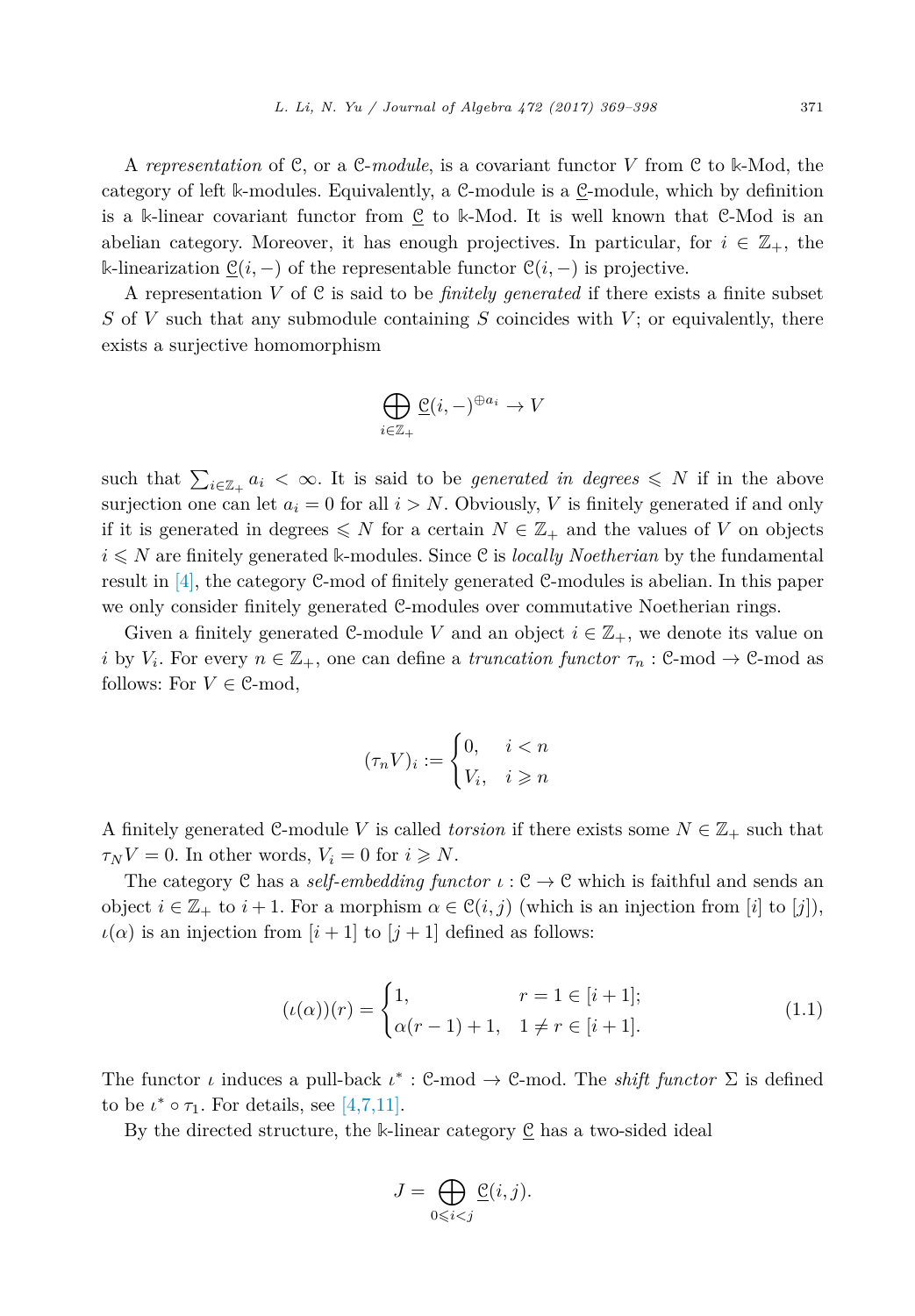Therefore,

$$
\underline{\mathcal{C}}_0 = \bigoplus_{i \in \mathbb{Z}_+} \underline{\mathcal{C}}(i, i)
$$

is a C-module via identifying it with C*/J*.

Given a finitely generated C-module V, its *torsion degree* is defined to be

$$
\operatorname{td}(V) = \sup\{i \in \mathbb{Z}_+ \mid \operatorname{Hom}_{\underline{\mathcal{C}}}(\underline{\mathcal{C}}(i,i),V) \neq 0\}
$$

or  $-\infty$  if td(*V*) =  $\emptyset$ . In the latter case we say that *V* is *torsionless*. Its 0-th *homology* is defined to be

$$
H_0(V) = V/JV \cong \underline{\mathcal{C}}_0 \otimes_{\underline{\mathcal{C}}} V.
$$

Since  $\underline{\mathcal{C}}_0 \otimes_{\underline{\mathcal{C}}} -$  is right exact, we define the *s*-th *homology* 

$$
H_s(V) = \operatorname{Tor}_s^{\mathfrak{C}}(\underline{\mathfrak{C}}_0, V)
$$

for  $s \geq 1$ . Note that this is a <u>C</u>-module since  $\underline{C}_0$  is a  $(\underline{C}, \underline{C})$ -bimodule. Moreover, it is finitely generated and torsion. For  $s \in \mathbb{Z}_+$ , the *s*-th *homological degree* is set to be

$$
\mathrm{hd}_s(V)=\mathrm{td}(H_s(V)).
$$

Sometimes we call the 0-th homological degree *generating degree*, and denote it by  $gd(V)$ .

**Remark 1.1.** The above definition of torsion degrees seems mysterious, so let us give an equivalent but more concrete definition. Let *V* be a finitely generated C-module and  $i \in \mathbb{Z}_+$  be an object. If there exists a nonzero  $v \in V_i$  and  $\alpha_0 \in \mathcal{C}(i, i+1)$  such that  $\alpha_0 \cdot v = 0$ , we claim that for all  $\alpha \in \mathcal{C}(i, i + 1)$ , one has  $\alpha \cdot v = 0$ . Indeed, since the symmetric group  $S_{i+1} = \mathcal{C}(i+1, i+1)$  acts transitively on  $\mathcal{C}(i, i+1)$  from the left side, for an arbitrary  $\alpha \in \mathcal{C}(i, i + 1)$ , we can find an element  $g \in \mathcal{C}(i + 1, i + 1)$  (which is unique) such that  $\alpha = g\alpha_0$ . Therefore,  $\alpha \cdot v = g\alpha_0 \cdot v = 0$ .

This observation tells us that  $\alpha_0$  (and hence all  $\alpha \in \mathcal{C}(i, i+1)$ ) sends the  $\mathcal{C}(i, i)$ -module  $\underline{\mathcal{C}}(i,i) \cdot v$  to 0. Indeed, for every  $g \in \mathcal{C}(i,i)$ , since  $\alpha_0 g \in \mathcal{C}(i,i+1)$ , one has  $(\alpha_0 g) \cdot v$  $v = 0$  by the argument in the previous paragraph. But the  $\mathcal{C}(i, i)$ -module  $\underline{\mathcal{C}}(i, i) \cdot v$  can be regarded as a C-module in a natural way, so  $\text{Hom}_{\mathcal{C}}(\mathcal{C}(i,i), V) \neq 0$ . Conversely, if  $\text{Hom}_{\mathcal{C}}(\underline{\mathcal{C}}(i,i), V) \neq 0$ , one can easily find a nonzero element  $v \in V_i$  such that  $\alpha \cdot v = 0$ for  $\alpha \in \mathcal{C}(i, i+1)$ .

The above observations immediately imply

$$
\operatorname{td}(V) = \sup\{i \in \mathbb{Z}_+ \mid \exists 0 \neq v \in V_i \text{ and } \alpha \in \mathcal{C}(i, i+1) \text{ such that } \alpha \cdot v = 0\}.
$$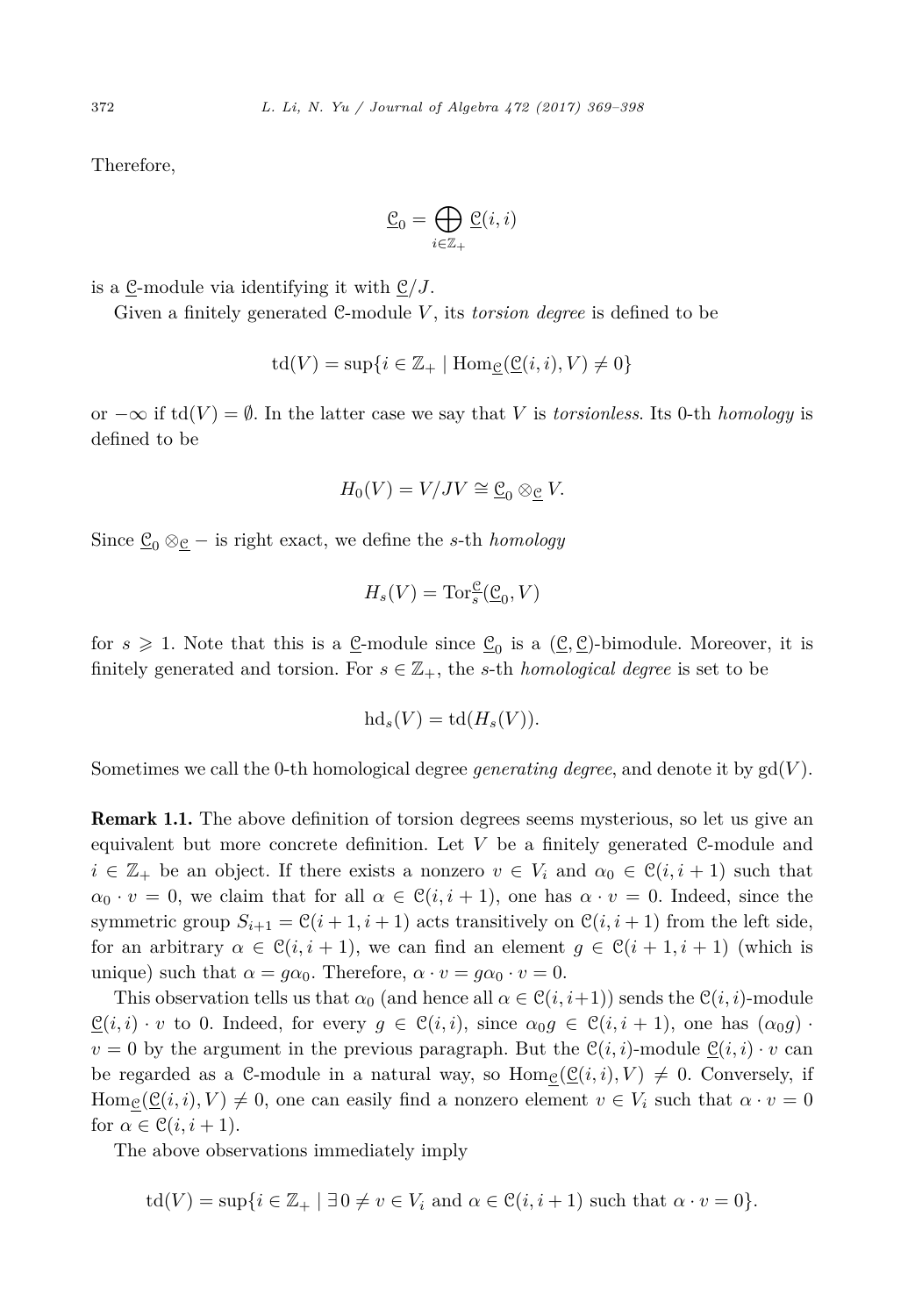<span id="page-4-0"></span>Remark 1.2. Homologies of FI-modules were defined to be homologies of a special complex in [4, [Section](#page-29-0) 2.4]. Gan and the first author proved in [\[9\]](#page-29-0) that homologies of this special complex coincide with ones defined in the above way. Since Tor is a classical homological construction, in this paper we take the above definition.

Since each  $\mathbb{k}S_i = \mathcal{C}(i,i)$  is a subalgebra of  $\mathcal{C}$  for  $i \in \mathbb{Z}_+$ , given a  $\mathbb{k}S_i$ -module *T*, it induces a <u>C</u>-module  $\underline{C} \otimes_{\Bbbk S_i} T$ . We call these modules *basic*  $\sharp$ -*filtered modules*. A finitely generated C-module *V* is called  $\sharp$ -*filtered* by Nagpal if it has a filtration

$$
0 = V^{-1} \subseteq V^0 \subseteq \ldots \subseteq V^n = V
$$

such that  $V^{i+1}/V^i$  is isomorphic to a basic  $\sharp$ -filtered module for  $-1 \leq i \leq n-1$ ; see [12, [Definition](#page-29-0) 1.10]. The reader will see that  $\sharp$ -filtered modules have similar homological behaviors as projective modules.

# *1.3. Main results*

Now we are ready to state main results of this paper. The first result characterizes *-*-filtered modules by homological degrees.

**Theorem 1.3** *(Homological characterizations of*  $\sharp$ -*filtered modules).* Let k be a commu*tative Noetherian ring and let V be a finitely generated* C*-module. Then the following statements are equivalent:*

 $(1)$  *V is*  $\sharp$ -*filtered*; *(2)* hd<sub>s</sub>(*V*) = −∞ *for all*  $s \ge 1$ *;*  $(3)$  hd<sub>1</sub> $(V) = -\infty$ ;  $(4)$  hd<sub>s</sub> $(V) = -\infty$  *for some*  $s \ge 1$ *.* 

Remark 1.4. This theorem was also independently proved almost at the same time by Ramos in [13, [Theorem B\]](#page-29-0) via a different approach.

Using these homological characterizations, one can deduce an upper bound for projective dimensions of finitely generated C-modules whose projective dimension is finite.

Theorem 1.5 *(Upper bounds of projective dimensions). Let* **k** *be a commutative Noetherian ring whose finitistic dimension* findim **k** *is finite,*<sup>1</sup> *and let V be a finitely generated* C-module with  $gd(V) = n$ . Then the projective dimension  $pd(V)$  is finite if and only if

 $1$  By definition, the finitistic dimension is the supremum of projective dimensions of finitely generated **k**-modules whose projective dimension is finite. The famous finitistic dimension conjecture asserts that if **k** is a finite dimensional algebra, then findim **k** *<* ∞. However, the finitistic dimension of an arbitrary commutative Noetherian ring might be infinity.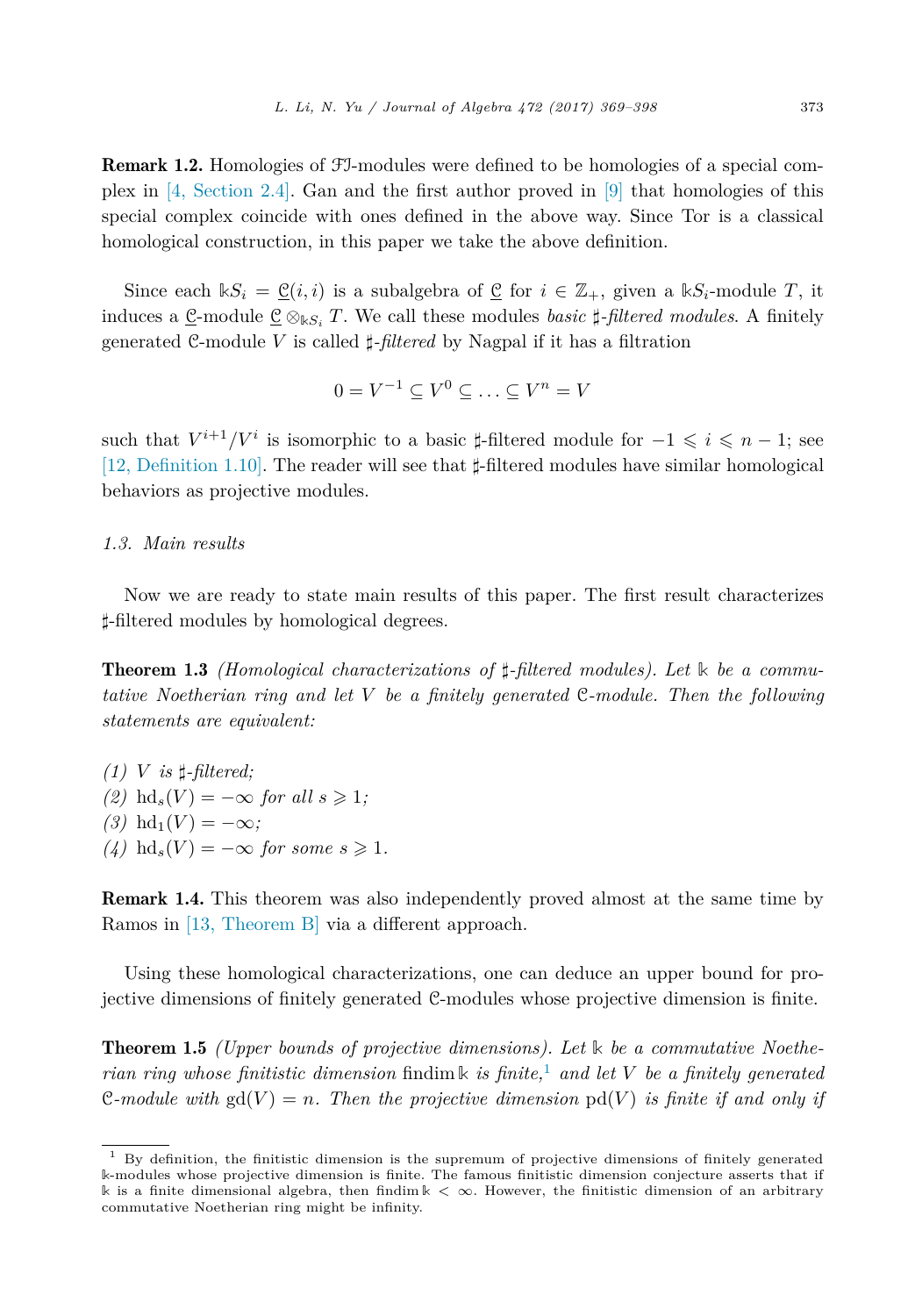$for 0 \leqslant i \leqslant n, one has$ 

$$
V^i/V^{i-1} \cong \underline{\mathcal{C}} \otimes_{\mathbb{k}S_i} (V^i/V^{i-1})_i
$$

*and*

$$
\mathrm{pd}_{\Bbbk S_i}((V^i/V^{i-1})_i)<\infty,
$$

*where*  $V^i$  *is the submodule of*  $V$  *generated by*  $\bigoplus_{j \leq i} V_j$ *. Moreover, in that case* 

$$
\text{pd}(V) = \max \{ \text{pd}_{\mathbb{k}S_i}((V^i/V^{i-1})_i) \}_{i=0}^n = \max \{ \text{pd}_{\mathbb{k}}((V^i/V^{i-1})_i) \}_{i=0}^n \leq \text{findim } \mathbb{k}.
$$

Remark 1.6. This theorem asserts that finitely generated C-modules which are not *-*-filtered have infinite projective dimension. Moreover, if the finitistic dimension of **k** is 0, or in particular the global dimension gldim **k** is 0, then the projective dimension of a C-module is either 0 or infinity. This special result has been pointed out in  $[8,$ [Corollary 1.6\]](#page-29-0) for fields of characteristic 0.

Another important application of [Theorem 1.3](#page-4-0) is to prove the fact that every finitely generated C-module can be approximated by a finite complex of  $\sharp$ -filtered modules, which was firstly proved by Nagpal in [12, [Theorem A\].](#page-29-0) We give a new proof based on the conclusion of [Theorem 1.3](#page-4-0) as well as the shift functor.

Theorem 1.7 *(--Filtered complexes). Let* **k** *be a commutative Noetherian ring and let V be a finitely generated* C*-module. Then there exists a complex*

 $F^{\bullet}$  · 0  $\rightarrow$   $V \rightarrow F^0 \rightarrow F^1 \rightarrow \ldots \rightarrow F^n \rightarrow 0$ 

*satisfying the following conditions:*

- *(1)* each  $F^i$  *is a*  $\sharp$ -filtered module with  $gd(F^i) \leq gd(V) i$ ;
- $(2)$   $n \leqslant \text{gd}(V)$ ;
- *(3) the homology in each degree of the complex is a torsion module, including the homology at V .*

*In particular,*  $\Sigma_d V$  *is a*  $\sharp$ -*filtered module for*  $d \gg 0$ *.* 

**Remark 1.8.** This complex of  $\sharp$ -filtered modules generalizes the finite injective resolution described in [\[8\],](#page-29-0) where it was used by Gan and the first author to give a homological proof for the uniform representation stability phenomenon observed and proved in [\[2,3\].](#page-29-0) For an arbitrary field, it also implies the polynomial growth of finitely generated C-modules; see [4, [Theorem B\]](#page-29-0) and [Remark 3.14.](#page-20-0)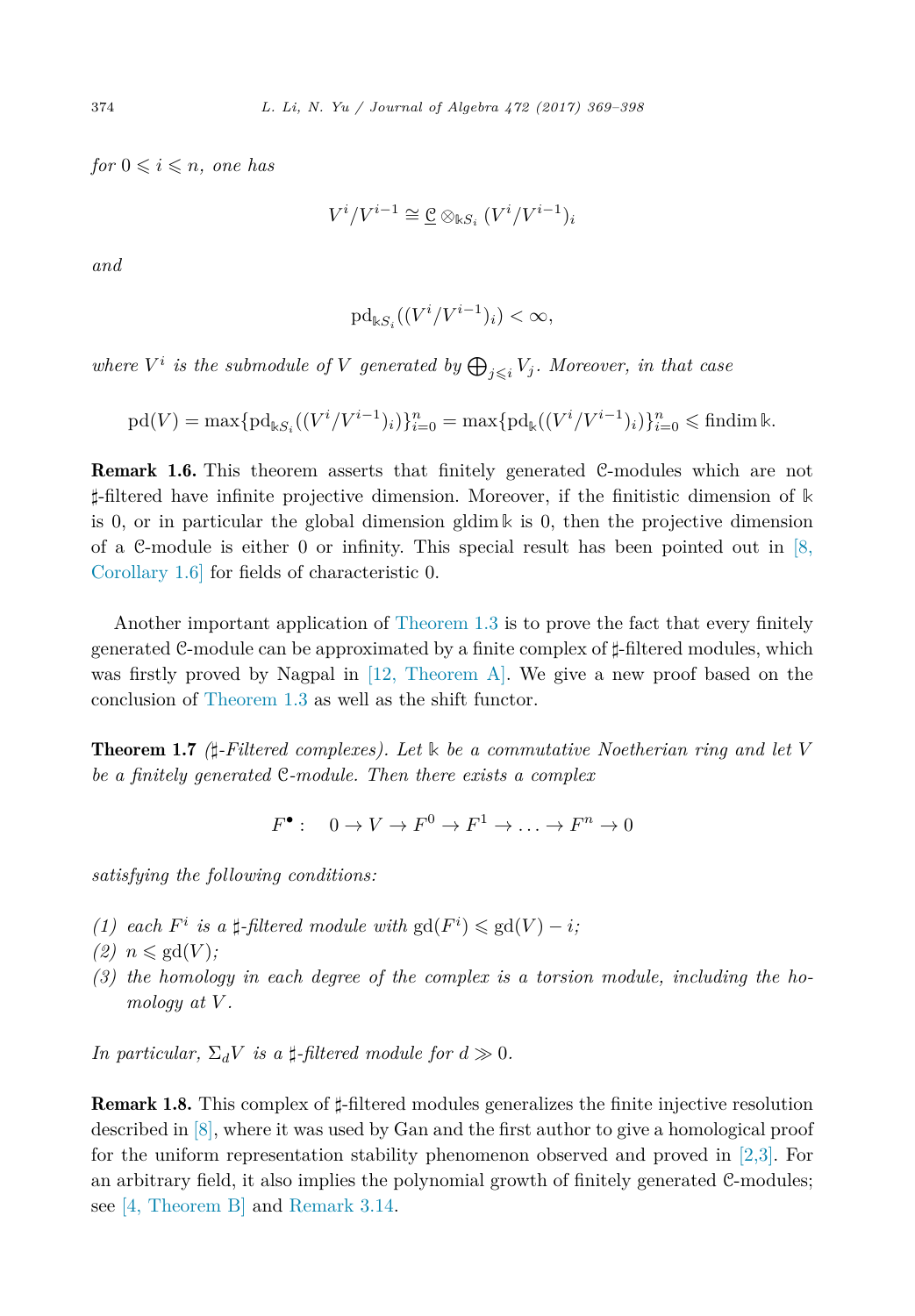<span id="page-6-0"></span>Homological characterizations of  $\sharp$ -filtered modules also play a very important role in estimating homological degrees of finitely generated C-modules *V* . Relying on an existing upper bound described in [1, [Theorem A\],](#page-29-0) we obtain another upper bound for homological degrees of C-modules, removing the unnecessary assumption that **k** is a field of characteristic 0 in [11, [Theorem 1.17\].](#page-29-0)

Theorem 1.9 *(Castlenuovo–Mumford regularity). Let* **k** *be a commutative Noetherian ring and let V be a finitely* generated C-module. Then for  $s \geq 1$ ,

$$
hd_s(V) \le \max\{2\,\text{gd}(V) - 1, \,\text{td}(V)\} + s. \tag{1.2}
$$

Remark 1.10. Theorem A in [\[1\]](#page-29-0) asserts that

$$
\mathrm{hd}_s(V) \leqslant \mathrm{hd}_0(V) + \mathrm{hd}_1(V) + s - 1
$$

for  $s \geqslant 1$ . The conclusion of the above theorem refines this bound for torsionless modules since in that case  $td(V) = -\infty$  and [Corollary 3.4](#page-15-0) tells us that by a certain reduction one can always assume that  $gd(V) < hd_1(V)$ . Furthermore, it is more practical since it is easier to find  $td(V)$  than  $hd_1(V)$ . The reader may refer to [11, [Example](#page-29-0) 5.20].

**Remark 1.11.** Given a finitely generated C-module V, there exists a short exact sequence

$$
0 \to V_T \to V \to V_F \to 0
$$

such that  $V_T$  is torsion and  $V_F$  is torsionless. Note that  $gd(V_F) \leq gd(V)$  and  $td(V_T)$  $td(V)$ . Using the long exact sequence induced by this short exact sequence, one intuitively sees that the torsion part  $V_T$  contributes to the term  $\text{td}(V)$  in inequality (1.2), and  $V_F$ contributes to the term  $2\text{gd}(V) - 1$  in inequality (1.2). Indeed, if *V* is a torsionless C-module, then we have  $\text{hd}_s(V) \leq 2 \text{gd}(V) + s - 1$  for  $s \geq 1$ . On the other hand, if *V* is a torsion module, then  $\text{hd}_s(V) \leq \text{td}(V) + s$  for  $s \geq 0$ .

# *1.4. Organization*

The paper is organized as follows. In Section [2](#page-7-0) we introduce some elementary but important properties of the shift functor  $\Sigma$  and its induced cokernel functor *D*. In particular, if *V* is a torsionless C-module, then an *adaptable projective resolution* gives rise to an adaptable projective resolution of *DV* ; see [Definition 2.8](#page-10-0) and [Proposition 2.11.](#page-12-0) This observation provides us a useful technique to estimate homological degrees of *V* . Those <sup> $\sharp$ </sup>-filtered modules are studied in details in Section [3.](#page-13-0) We characterize  $\sharp$ -filtered modules by homological degrees, and use it to prove that every finitely generated C-module becomes  $\sharp$ -filtered after applying the shift functor enough times. In the last section we prove all main results mentioned before.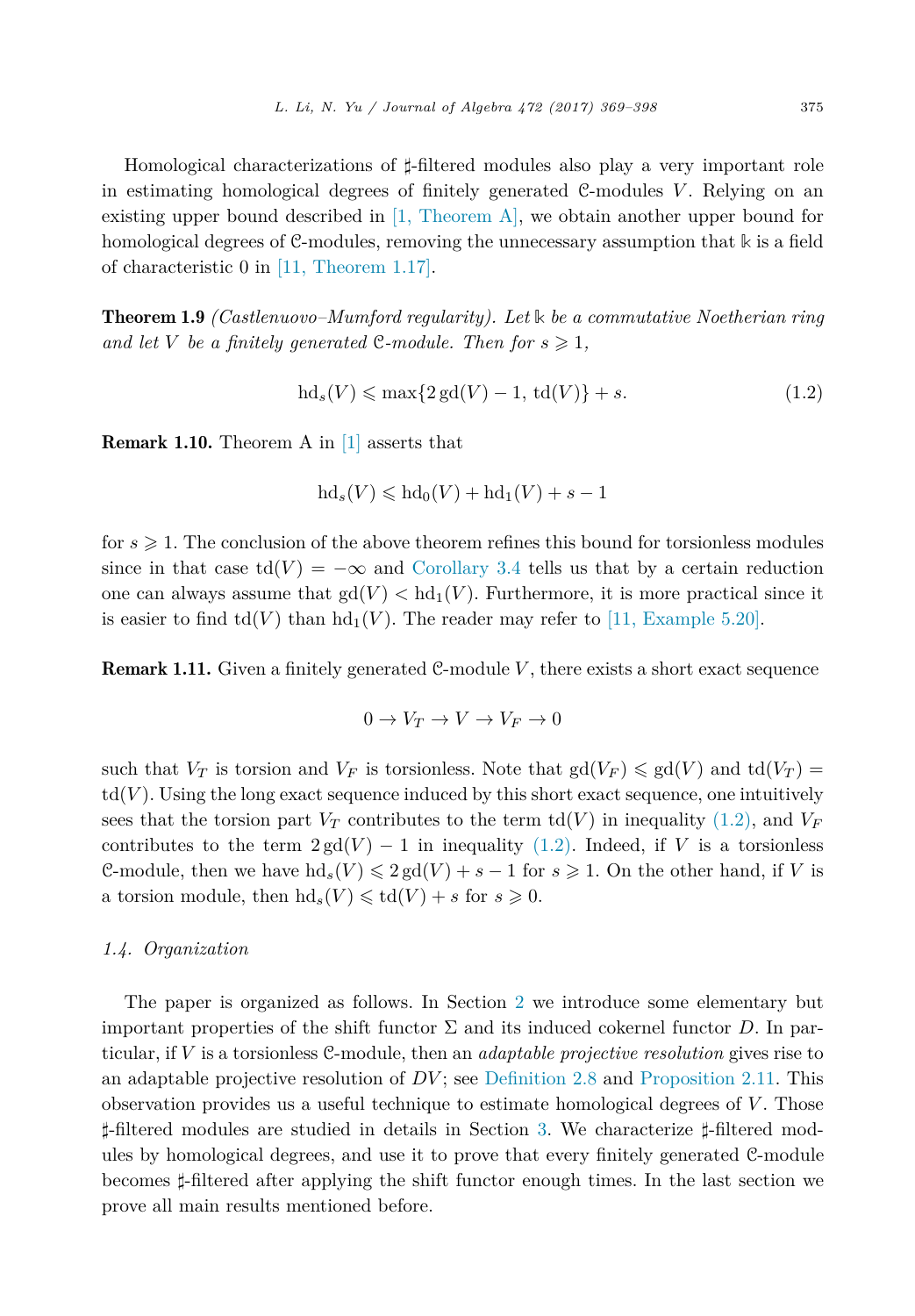## <span id="page-7-0"></span>2. Preliminary results

Throughout this section let **k** be a commutative Noetherian ring, and let C be the skeletal subcategory of  $\mathfrak{F}$  with objects  $[n], n \in \mathbb{Z}_+$ .

## *2.1. Functor* Σ

The shift functor  $\Sigma : \mathcal{C}$ -mod  $\rightarrow \mathcal{C}$ -mod has been defined in the previous section. We list certain properties.

Proposition 2.1. *Let V be a* C*-module. Then one has:*

 $(1)$   $\Sigma(\underline{\mathcal{C}}(i,-)) \cong \underline{\mathcal{C}}(i,-) \oplus \underline{\mathcal{C}}(i-1,-)^{\oplus i}.$ 

 $(2)$  *If*  $gd(V) \leq n$ , *then*  $gd(\Sigma V) \leq n$ ; *conversely, if*  $gd(\Sigma V) \leq n$ , *then*  $gd(V) \leq n+1$ *.* 

*(3)* The C-module V is finitely generated if and only if so is  $\Sigma V$ .

*(4)* If *V* is torsionless, so is  $\Sigma V$ .

**Proof.** Statement (1) is well known, and it immediately implies the first half of (2) since  $\Sigma$  is an exact functor. For the second half of (2), one may refer to the proof of [11, [Lemma](#page-29-0) 3.4]. Statement (3) is immediately implied by (2) as a C-module is finitely generated if and only if its generating degree is finite and its value on each object is a finitely generated **k**-module.

To prove (4), one observes that *V* is torsionless if and only if the following conditions hold: for  $i \in \mathbb{Z}_+$ ,  $0 \neq v \in V_i$ , and  $\alpha \in \mathcal{C}(i, i+1)$ , one always has  $\alpha \cdot v \neq 0$ . If  $\Sigma V$  is not torsionless, we can find a nonzero element  $v \in (\Sigma V)_i$  and  $\alpha \in \mathcal{C}(i, i + 1)$  for a certain  $i \in \mathbb{Z}_+$  such that  $\alpha \cdot v = 0$ . But  $(\Sigma V)_i = V_{i+1}$ , and  $\iota(\mathcal{C}(i, i+1)) \subseteq \mathcal{C}(i+1, i+2)$  where *ι* is the self-embedding functor inducing  $\Sigma$ . Therefore, by regarding *v* as an element in  $V_{i+1}$ one has  $\iota(\alpha) \cdot v = 0$ . Consequently, *V* is not torsionless either. The conclusion follows from this contradiction.  $\Box$ 

#### *2.2. Homological degrees under shift*

The following lemma is a direct application of [11, [Proposition](#page-29-0) 4.5].

**Lemma 2.2.** Let V be a finitely generated C-module. Then for  $s \geq 0$ ,

$$
hd_s(V) \leq \max\{hd_0(V) + 1, \ldots, hd_{s-1}(V) + 1, hd_s(\Sigma V) + 1\}.
$$

If *V* is a torsion module, then  $\Sigma_d V = 0$  for a large enough *d*. Thus the above lemma can be used to estimate homological degrees of torsion modules.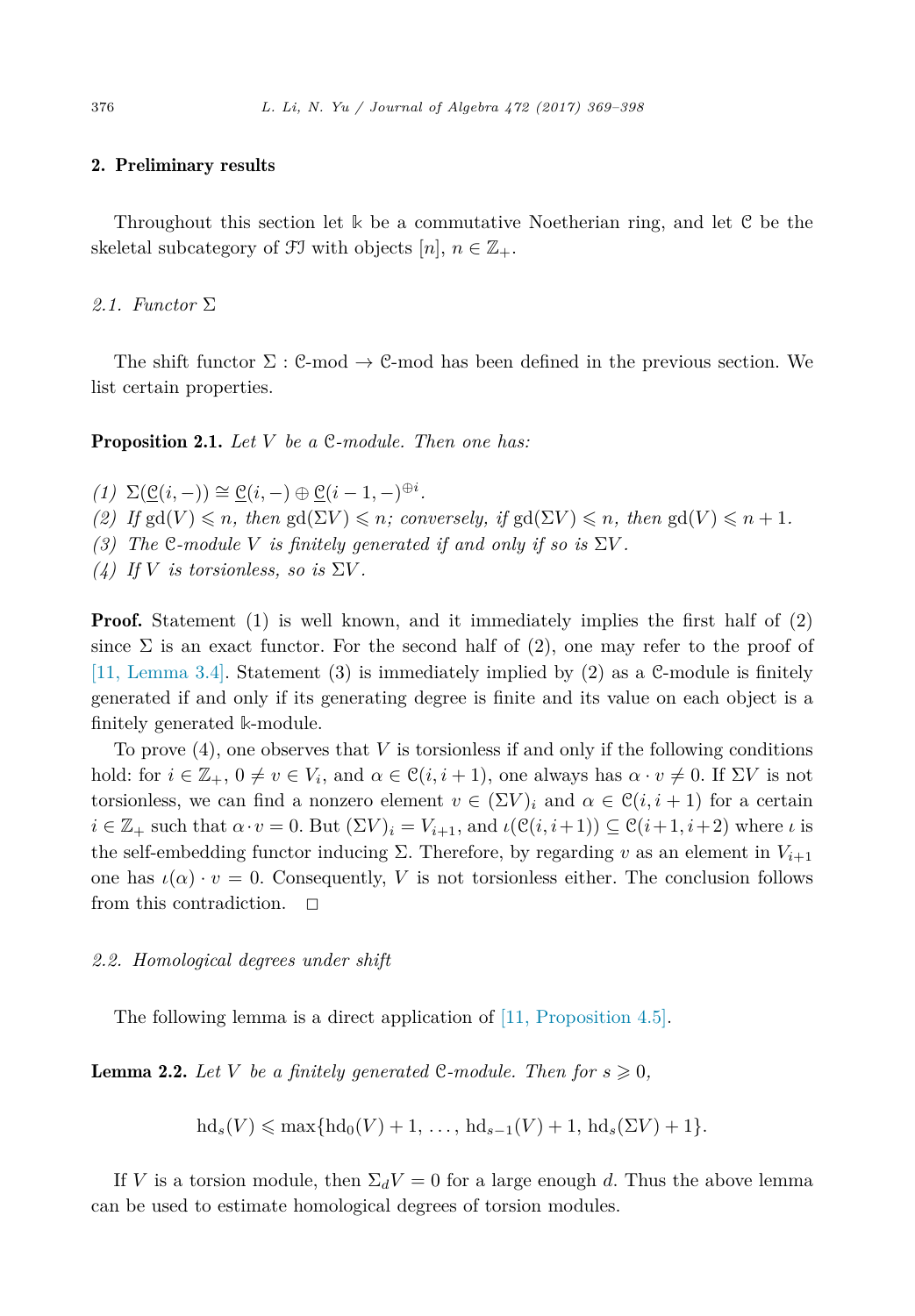<span id="page-8-0"></span>Proposition 2.3. *[11, [Theorem 1.5\]](#page-29-0) If V is a finitely generated torsion* C*-module, then for*  $s \in \mathbb{Z}_+$ *, one has* 

$$
\mathrm{hd}_s(V) \leqslant \mathrm{td}(V) + s.
$$

#### *2.3. Functor D*

The functor *D* was introduced in  $[1,2]$ . Here we briefly mention its definition. Since the family of inclusions

$$
\{\pi_i : [i] \to [i+1], r \mapsto r+1 \mid i \geqslant 0\} \tag{2.1}
$$

gives a natural transformation  $\pi$  from the identity functor Id<sub>C</sub> to the self-embedding functor *ι*, we obtain a natural transformation *π*<sup>∗</sup> from the identity functor on C-mod to  $\Sigma$ , which induces a natural map  $\pi_V^* : V \to \Sigma V$  for each C-module *V*. The functor *D* is defined to be the cokernel of this map. Clearly, *D* is a right exact functor. That is, it preserves surjection.

The following properties of *D* play a key role in our approach.

Proposition 2.4. *Let D be the functor defined as above.*

*(1) The functor D* preserves projective C-modules. Moreover,  $D\underline{C}(i, -) \cong \underline{C}(i-1, -)^{\oplus i}$ . *(2) A* C*-module V is torsionless if and only if there is a short exact sequence*

$$
0 \to V \to \Sigma V \to DV \to 0.
$$

*(3) Let V be a finitely generated* C*-module. Then:*

$$
\text{gd}(DV) = \begin{cases}\n-\infty & \text{if } \text{gd}(V) = 0 \text{ or } -\infty \\
\text{gd}(V) - 1 & \text{if } \text{gd}(V) \geq 1.\n\end{cases}
$$

**Proof.** Statements (1) and (2) have been established in [1, [Lemma](#page-29-0) 3.6], so we only give a proof of (3). Take a surjection  $P \to V \to 0$  such that P is a projective  $\underline{\mathcal{C}}$ -module and  $gd(P) = gd(V) = n$ . Since D is a right exact functor, we get a surjection  $DP \to DV \to 0$ . When  $n = 0$  or  $-\infty$ , we know that  $DP = 0$ , and hence  $DV = 0$ , so  $gd(DV) = -\infty$ . If  $n > 0$ , then *DP* is a projective module with  $gd(DP) = n - 1$  by (1). Consequently,  $\gcd(DV) \leq n - 1$ . We finish the proof by showing that  $\gcd(DV) \geq n - 1$  as well.

Let *V'* be the submodule of *V* generated by  $\bigoplus_{i \leq n-1} V_i$ . This is a proper submodule of *V* since  $gd(V) = n$ . Let  $V'' = V/V'$ , which is not zero. Moreover,  $V''$  is a C-module generated in degree *n*. Applying the right exact functor *D* to  $V \rightarrow V'' \rightarrow 0$  one gets a surjection  $DV \to DV'' \to 0$ . But one easily sees that  $(DV'')_i = 0$  for  $i < n - 1$  and  $(DV'')_{n-1} \neq 0$ . Consequently,  $gd(DV'') \geq n-1$ . This forces  $gd(DV) \geq n-1$ .  $\Box$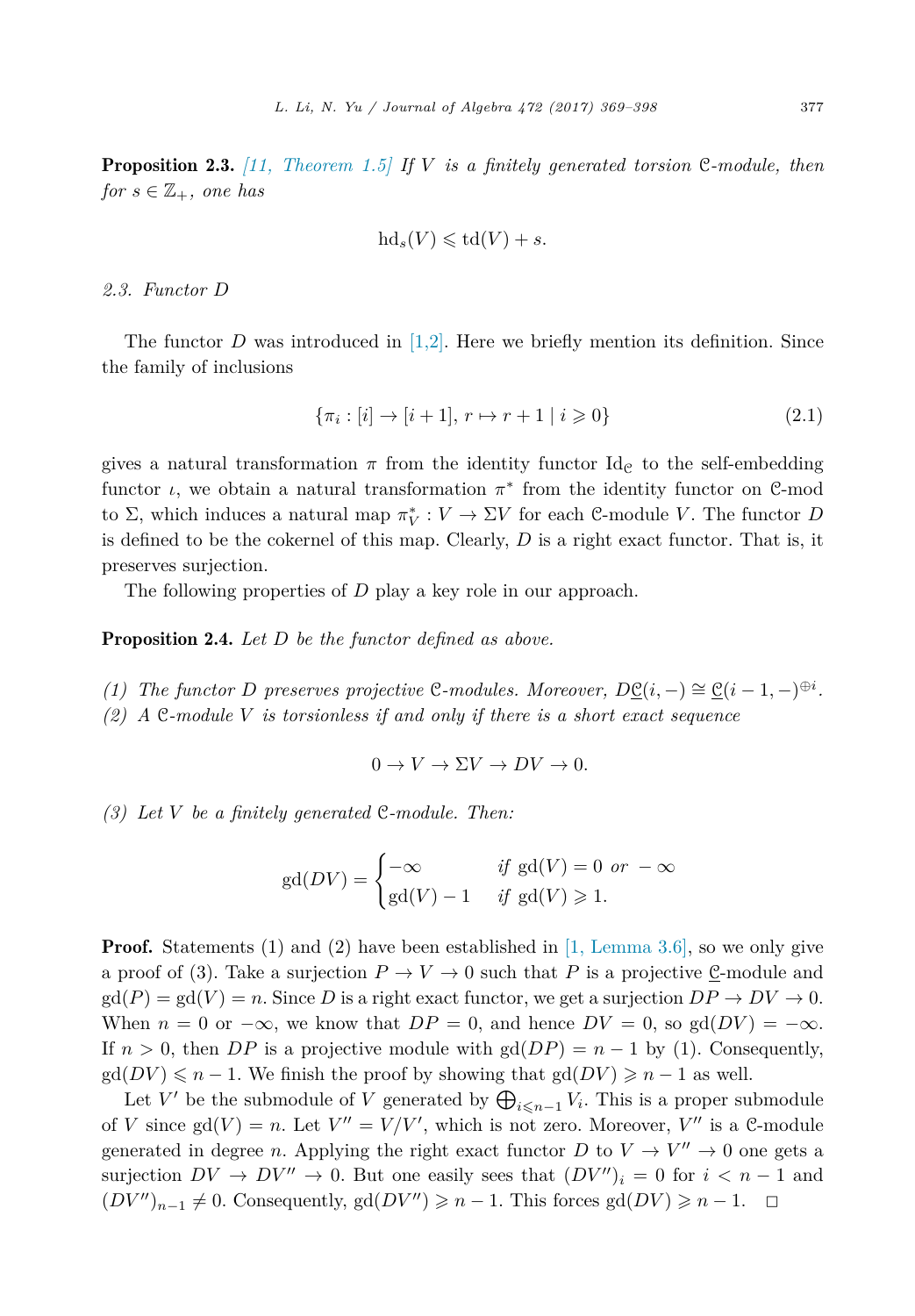<span id="page-9-0"></span>Remark 2.5. If *V* is not torsionless, we have an exact sequence

$$
0 \to V_T \to V \to V_F \to 0
$$

such that  $V_T \neq 0$  is torsion and  $V_F$  is torsionless. It induces a short exact sequence

$$
0 \to \Sigma V_T \to \Sigma V \to \Sigma V_F \to 0.
$$

Using snake lemma, one obtains exact sequences

$$
0 \to K \to V \to \Sigma V \to DV \to 0
$$

and

$$
0 \to K \to V_T \to \Sigma V_T \to DV_T \to 0.
$$

In particular, *K* is a torsion module.

An immediate consequence is:

**Corollary 2.6.** A short exact sequence  $0 \rightarrow W \rightarrow M \rightarrow V \rightarrow 0$  of finitely generated *torsionless* C*-modules gives rise to the following commutative diagram such that all rows and columns are short exact sequences*



**Proof.** Since *W* and *M* are torsionless. By [1, [Lemma](#page-29-0) 3.6],  $W \to \Sigma W$  and  $M \to \Sigma M$ are injective, and one gets a commutative diagram



which by the snake lemma induces the following exact sequence

$$
0 \to \ker \alpha \to V \to \Sigma V \to DV \to 0.
$$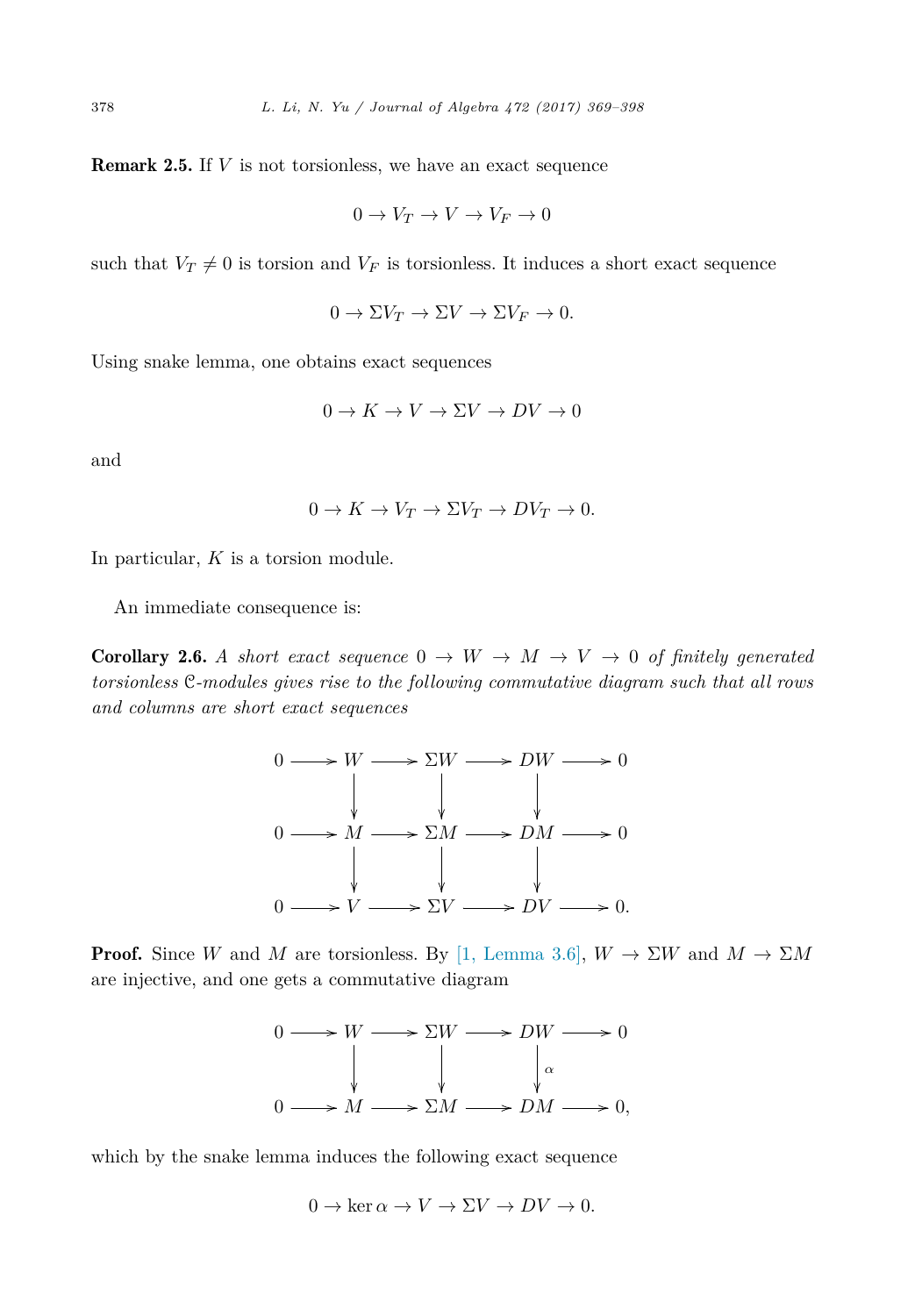<span id="page-10-0"></span>But since *V* is torsionless, the map  $V \to \Sigma V$  is injective. Therefore, ker  $\alpha = 0$ . The conclusion follows.  $\Box$ 

The next lemma asserts that the functor  $D$  "almost" commutes with  $\Sigma$ .

**Lemma 2.7.** Let V be a finitely generated C-module. Then  $\Sigma DV \cong D\Sigma V$ .

**Proof.** It is sufficient to construct a natural isomorphism between  $\Sigma D$  and  $D\Sigma$ . This has been done by Ramos in [13, [Lemma](#page-29-0) 3.5]. Note that in the setting of that paper, the self-embedding functor is defined in a way different from ours; see [13, [Definition](#page-29-0) 2.20]. Therefore, we have to slightly modify the proof in [13, [Lemma](#page-29-0) 3.5]. In our setting,

$$
(\Sigma DV)_n = V_{n+2}/\pi_{n+1}(V_{n+1});
$$
  

$$
(D\Sigma V)_n = V_{n+2}/(\iota(\pi_n))(V_{n+1})
$$

where  $\iota$  is the self-embedding functor and  $\pi_n$  is defined in [\(2.1\).](#page-8-0) By [\(1.1\)](#page-2-0) and [\(2.1\),](#page-8-0) we have

$$
\pi_{n+1} : [n+1] \to [n+2], \quad i \mapsto i+1;
$$
  

$$
\iota(\pi_n) : [n+1] \to [n+2], \quad i \mapsto \begin{cases} 1, & i = 1; \\ i+1, & 2 \leq i \leq n+1. \end{cases}
$$

Now the reader can see that  $(D\Sigma V)_n$  and  $(\Sigma DV)_n$  are isomorphic under the action of an bijection  $\alpha_{n+2} : [n+2] \rightarrow [n+2]$  which permutes 1 and 2 and fixes all other elements. Moreover, the family of such bijections  $\{\alpha_n \mid n \geq 0\}$  gives a natural isomorphism between  $\Sigma D$  and  $D\Sigma$ .  $\square$ 

#### *2.4. Adaptable projective resolutions*

A standard way to compute homologies and hence homological degrees is to use a suitable projective resolution.

**Definition 2.8.** Let *V* be a finitely generated C-module. A projective resolution

$$
\ldots \to P^s \to P^{s-1} \to \ldots \to P^0 \to V \to 0
$$

of *V* is said to be *adaptable* if for every  $s \ge -1$ ,  $gd(P^{s+1}) = gd(Z^s)$ , where  $Z^s$  is the *s*-th cycle and by convention  $Z^{-1} = V$ .

**Lemma 2.9.** Let  $0 \to W \to P \to V \to 0$  be a short exact sequence of finitely generated C-modules such that P is projective and  $gd(V) = gd(P)$ . Then

$$
\mathrm{gd}(W) \leqslant \max\{\mathrm{hd}_1(V), \mathrm{gd}(V)\} = \max\{\mathrm{gd}(V), \mathrm{gd}(W)\}.
$$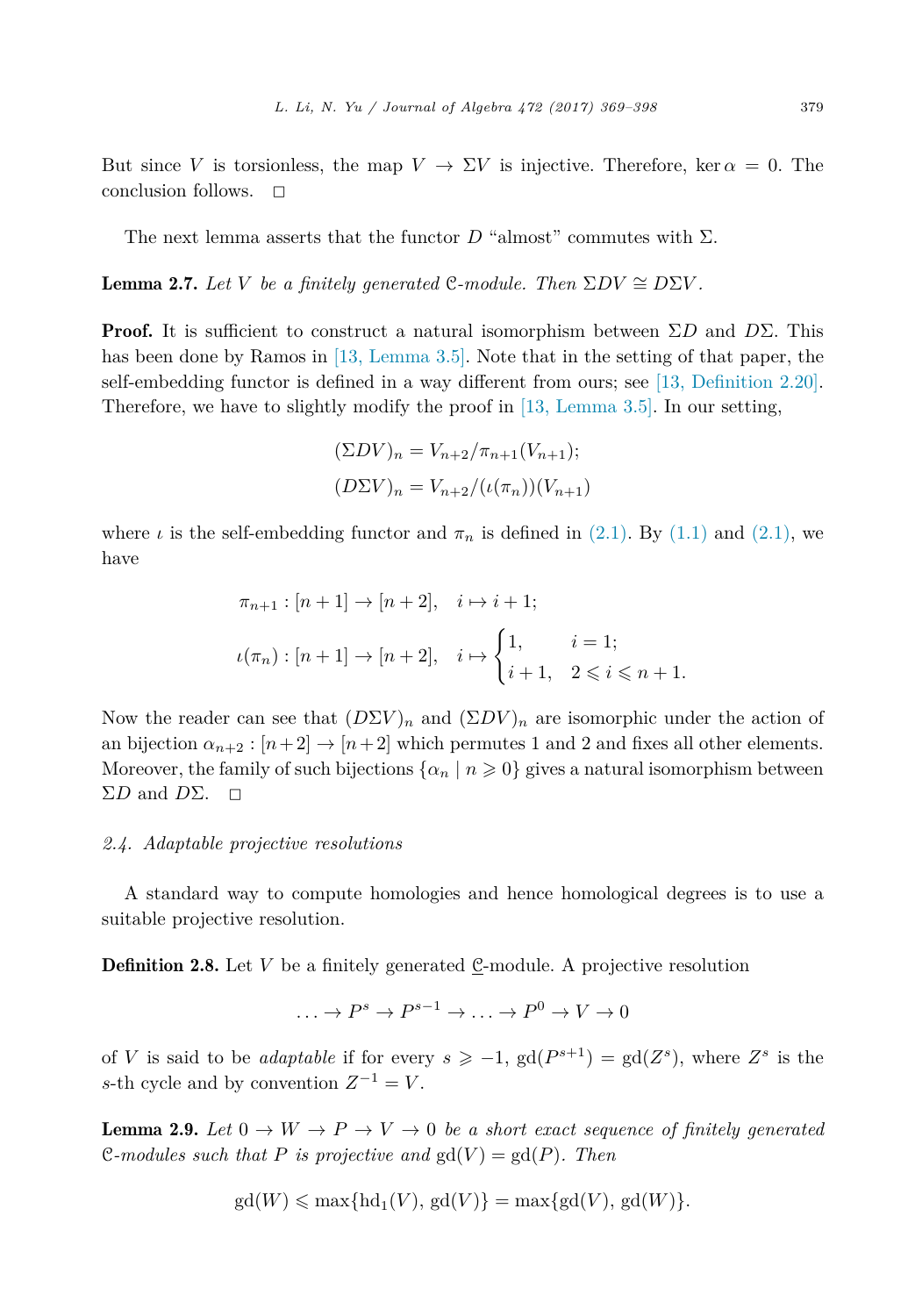<span id="page-11-0"></span>**Proof.** The conclusions hold for  $V = 0$  by convention, so we assume that V is nonzero. The given short exact sequence gives rise to

$$
0 \to H_1(V) \to H_0(W) \to H_0(P) \to H_0(V) \to 0.
$$

Clearly,

$$
gd(W) = td(H_0(W)) \le max\{td(H_1(V)), td(H_0(P))\} = max\{hd_1(V), gd(V)\}.
$$

Moreover, if  $hd_1(V) \leq g d(V)$ , then  $gd(W) \leq g d(V)$  as well. If  $hd_1(V) > gd(V)$ , then  $hd_1(V) = gd(W)$ . The equality follows from this observation.  $\Box$ 

Given a finitely generated C-module V, the following corollary relates generating degrees of components in an adaptable projective resolution of *V* to homological degrees of  $V$ . That is:

**Corollary 2.10.** Let V be a finitely generated  $\underline{C}$ -module, and let

 $P^s \to P^{s-1} \to \ldots \to P^0 \to V \to 0$ 

*be an adaptable projective resolution of V*. Let  $d_s = \text{gd}(P^s)$ . Then

$$
d_s \leqslant \max\{\text{hd}_0(V), \ldots, \text{hd}_{s-1}(V), \text{hd}_s(V)\}\
$$

*and*

$$
\max\{d_0, \ldots, d_{s-1}, d_s\} = \max\{\text{hd}_0(V), \ldots, \text{hd}_{s-1}(V), \text{hd}_s(V)\}.
$$

**Proof.** We use induction on *s*. If  $s = 0$ , nothing needs to show. Suppose that the conclusion holds for  $s = n \geq 0$ , and consider  $s = n + 1$ .

Consider the short exact sequence

$$
0 \to Z^n \to P^n \to Z^{n-1} \to 0.
$$

By [Lemma 2.9](#page-10-0) and the definition of adaptable projective resolutions,

$$
d_{n+1} = \text{gd}(Z^n) \le \max\{\text{gd}(Z^{n-1}), \text{hd}_1(Z^{n-1})\} = \max\{d_n, \text{hd}_{n+1}(V)\}\
$$

since  $V = Z^{-1}$  by convention. However, by induction,

$$
d_n \leqslant \max\{\text{hd}_0(V), \ldots, \text{hd}_n(V)\}.
$$

The last two inequalities imply the conclusion for  $n + 1$ . This establishes the inequality.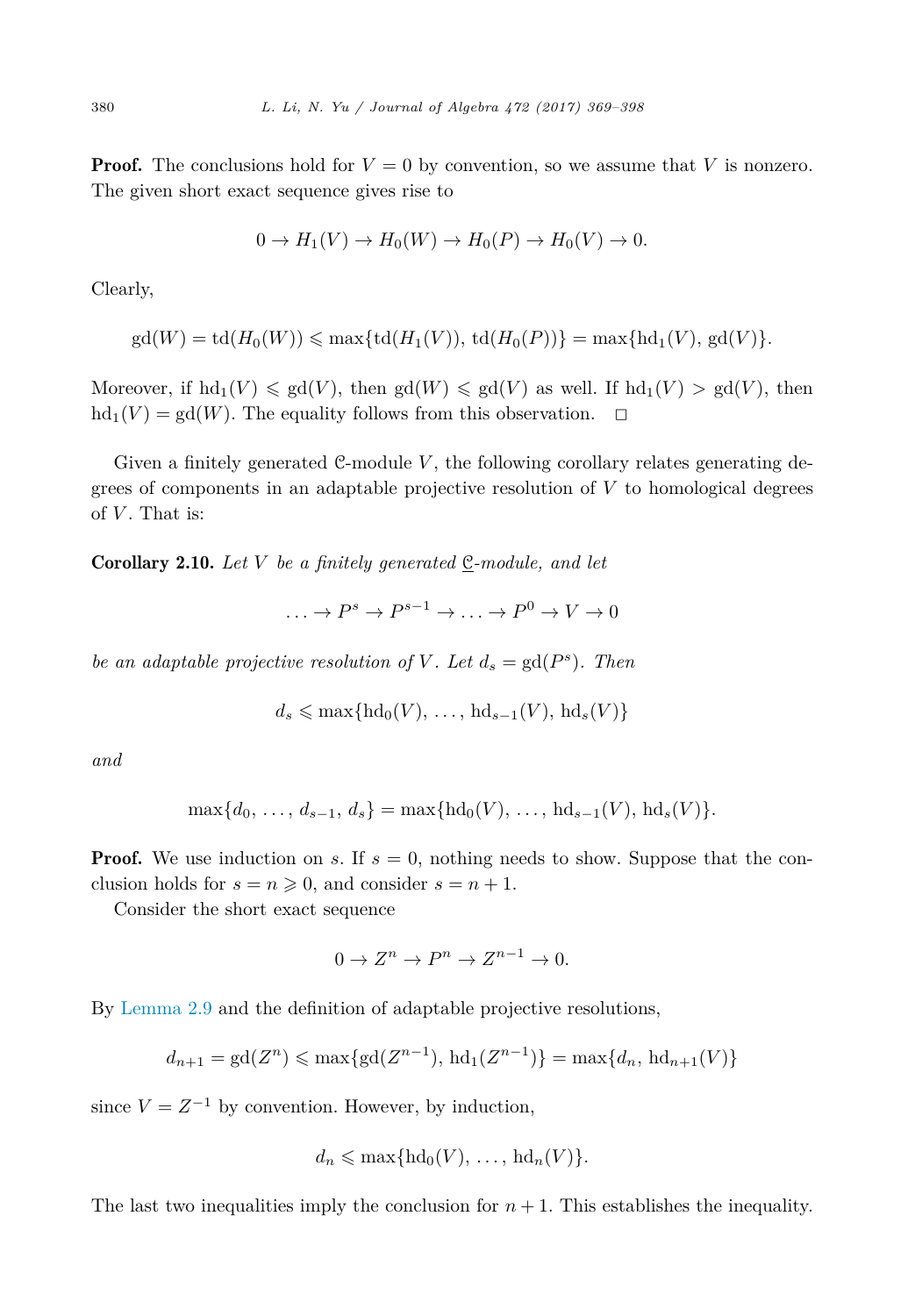<span id="page-12-0"></span>To show the equality, one observes that the inequality we just proved implies that

$$
\max\{d_0, \ldots, d_{s-1}, d_s\} \leq \max\{\text{hd}_0(V), \ldots, \text{hd}_{s-1}(V), \text{hd}_s(V)\}.
$$

However, one observes from the definition of homologies that  $d_i \geq \text{hd}_i(V)$  for  $i \in \mathbb{Z}_+$ . Thus we also have

$$
\max\{d_0, \ldots, d_{s-1}, d_s\} \ge \max\{\text{hd}_0(V), \ldots, \text{hd}_{s-1}(V), \text{hd}_s(V)\}.
$$

Using the functor *D*, one may relate the homological degrees of a finitely generated C-module  $V$  to those of  $DV.$ 

**Proposition 2.11.** Let V be a finitely generated torsionless  $C$ -module, and let

 $\rightarrow P^s \rightarrow P^{s-1} \rightarrow P^0 \rightarrow V \rightarrow 0$ 

*be an adaptable projective resolution of V . Then it induces an adaptable projective resolution*

$$
\dots \to DP^s \to DP^{s-1} \to \dots \to DP^0 \to DV \to 0
$$

*such that for*  $s \in \mathbb{Z}_+$ 

$$
\text{gd}(DP^s) = \begin{cases}\n-\infty & \text{if } \text{gd}(P^s) = 0 \text{ or } -\infty \\
\text{gd}(P^s) - 1 & \text{if } \text{gd}(P^s) \ge 1.\n\end{cases}
$$

**Proof.** Let  $P^{\bullet} \to V \to 0$  be the resolution. Since V and all cycles are torsionless, by [Corollary 2.6](#page-9-0) one gets a commutative diagram



The conclusion then follows from [Proposition 2.4.](#page-8-0)  $\Box$ 

As an immediate consequence of the above result, we have:

**Corollary 2.12.** Let *V* be a finitely generated torsionless C-module. Then for  $s \in \mathbb{Z}_+$ 

 $\max\{\text{hd}_{0}(V), \ldots, \text{hd}_{s}(V)\} \geq \max\{\text{hd}_{0}(DV), \ldots, \text{hd}_{s}(DV)\} + 1.$ 

*Moreover, the equality holds if*  $gd(V) \geq 1$ *.*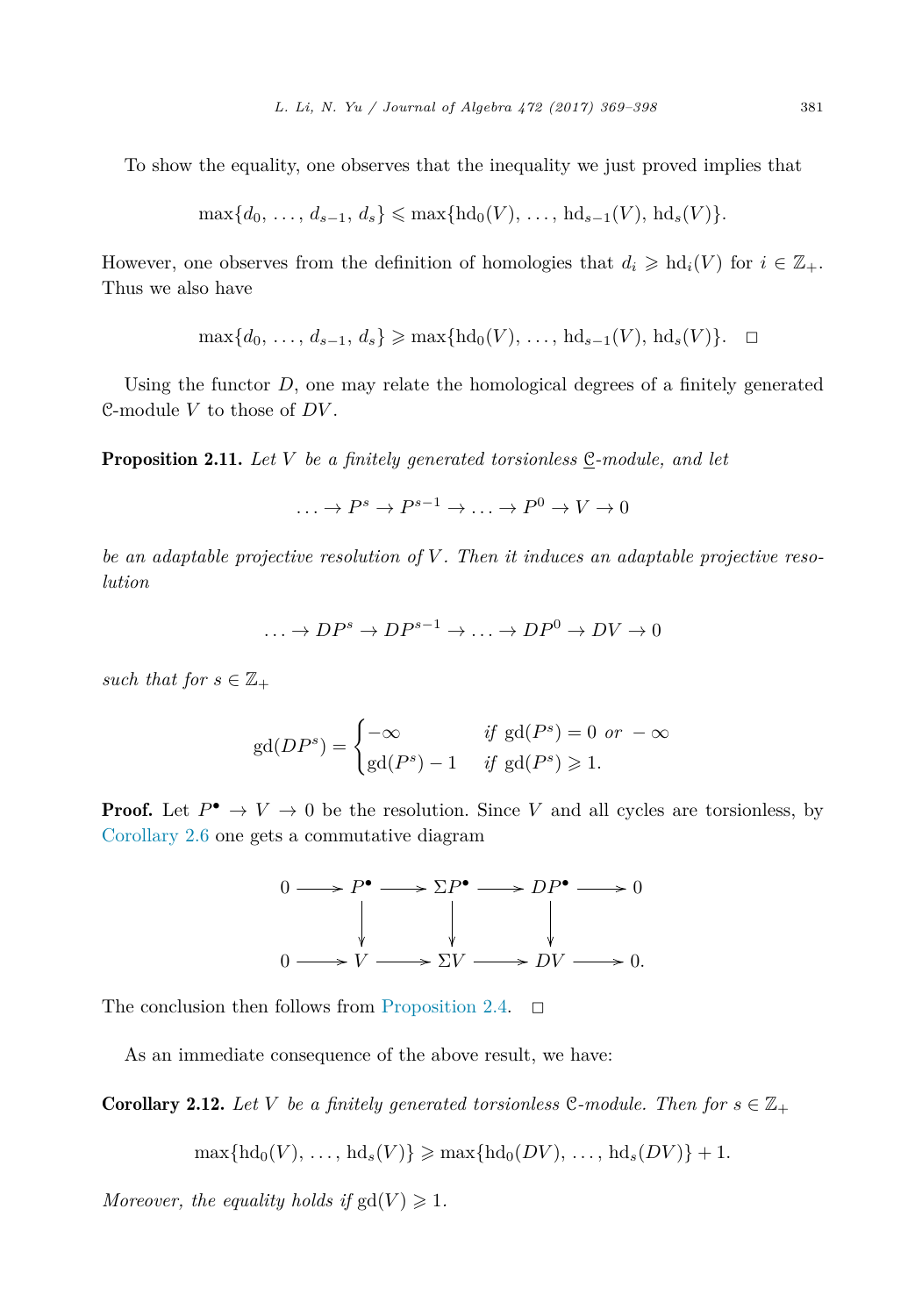<span id="page-13-0"></span>**Proof.** The conclusion holds trivially if  $gd(V) = 0$  or  $-\infty$  since in that case  $DV = 0$ . So we assume  $gd(V) \geq 1$ , and  $DV \neq 0$ . Let  $P^{\bullet} \to V \to 0$  be an adaptable projective resolution. By [Corollary 2.10](#page-11-0) and [Proposition 2.11,](#page-12-0) one has

$$
\max\{gd(V),\ldots, hd_s(V)\} = \max\{gd(P^0),\ldots, gd(P^s)\}
$$

and

$$
\max\{gd(DV),\ldots,\,hd_s(DV)\}=\max\{gd(DP^0),\ldots,\,gd(DP^s)\}.
$$

Moreover,  $gd(P^i) \geq gd(DP^i) + 1$  for  $i \in \mathbb{Z}_+$ , and the equality holds if  $gd(P^i) \geq 1$ . The desired inequality and equality follow from these observations.  $\Box$ 

# 3. Filtrations of **FI**-modules

In the previous section we use adaptable projective resolutions to estimate homological degrees of finitely generated C-modules. However, since finitely generated C-modules usually have infinite projective dimension, the resolutions are of infinite length. For the purpose of estimating homological degrees,  $\sharp$ -filtered modules play a more subtle role since we will show that every finitely generated  $C$ -module  $V$  gives rise to a complex of  $\sharp$ -filtered modules which is of finite length. Moreover, we will see that these special modules, coinciding with projective modules when **k** is a field of characteristic 0, have similar homological properties as projective modules.

# *3.1. A homological characterization of --filtered modules*

Recall that a finitely generated C-module is  $\sharp$ -*filtered* if there exists a chain

$$
0 = V^{-1} \subseteq V^0 \subseteq \ldots \subseteq V^n = V
$$

such that  $V^{i}/V^{i-1}$  is isomorphic to  $\underline{\mathcal{C}} \otimes_{\Bbbk S_i} T_i$  for  $0 \leq i \leq n$ , where  $S_i$  is the symmetric group on *i* letters, and  $T_i$  is a finitely generated  $\mathbb{k}S_i$ -module.

An important fact of FI, which can be easily observed, is:

**Lemma 3.1.** For  $n \in \mathbb{Z}_+$ , the C-module  $\mathbb{C}1_n$  is a right free  $\mathbb{k}S_n$ -module.

**Proof.** Note that for  $n \in \mathbb{Z}_+$  and  $m \geq n$ , the group  $S_n = \mathcal{C}(n, n)$  acts freely on  $\mathcal{C}(n, m)$ from the right side. The conclusion follows.  $\Box$ 

This elementary observation implies that higher homologies of  $\sharp$ -filtered modules vanish.

**Lemma 3.2.** If V is a  $\sharp$ -filtered module, then  $H_s(V) = 0$  for all  $s \geq 1$ .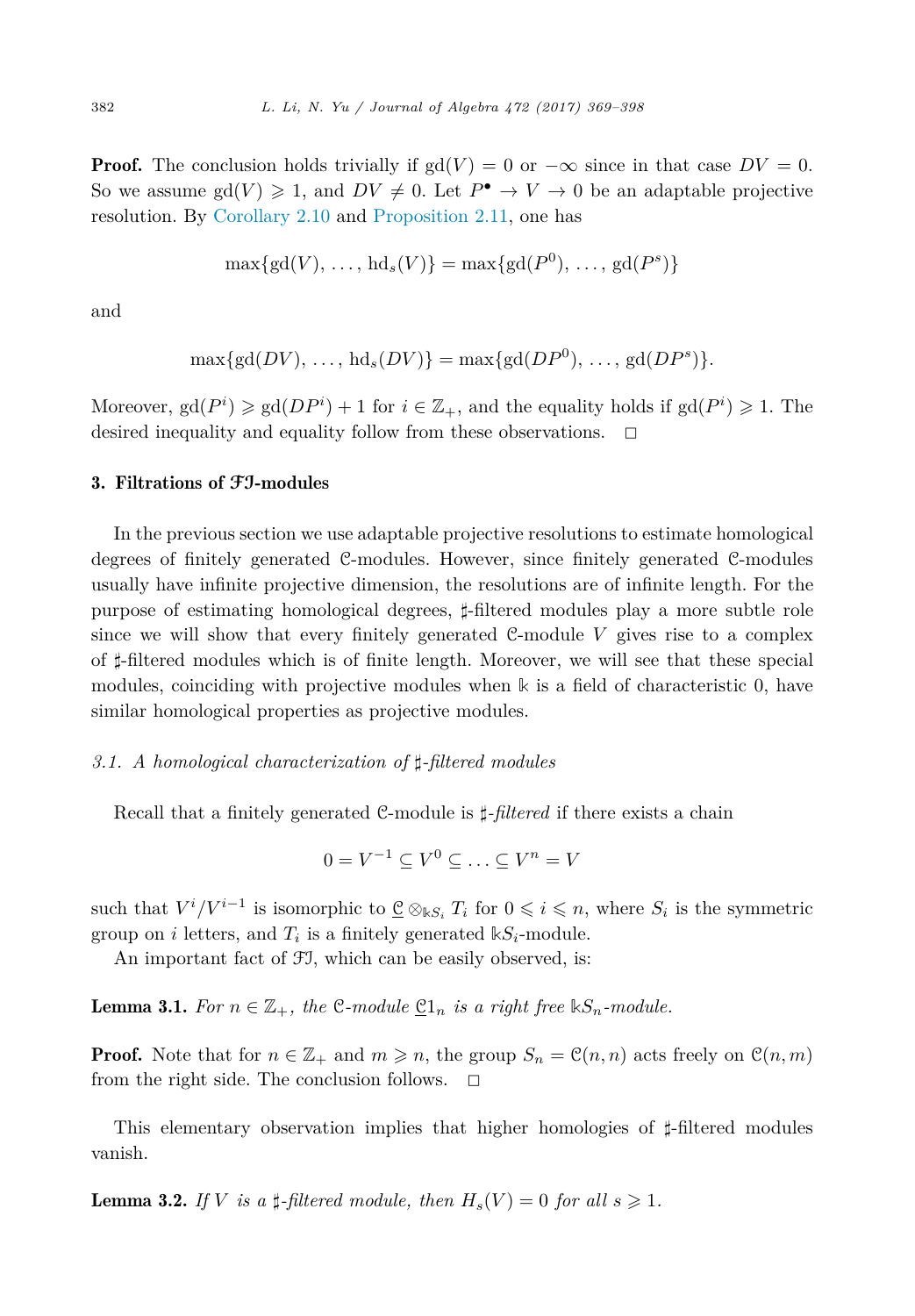<span id="page-14-0"></span>**Proof.** Firstly we consider a special case: *V* is basic. That is,  $V = \mathcal{Q} \otimes_{kS_i} V_i$  for some  $i \in \mathbb{Z}_{+}$ . Let

$$
0 \to W_i \to P_i \to V_i \to 0
$$

be a short exact sequence of  $kS_i$ -modules such that  $P_i$  is projective. Since  $\underline{C}$  is a right projective  $kS_i$ -module, we get an exact sequence

$$
0 \to W = \underline{\underline{\mathcal{C}}} \otimes_{\Bbbk S_i} W_i \to P = \underline{\underline{\mathcal{C}}} \otimes_{\Bbbk S_i} P_i \to V = \underline{\underline{\mathcal{C}}} \otimes_{\Bbbk S_i} V_i \to 0.
$$

Note that the middle term is a projective  $\underline{C}$ -module. By applying  $\underline{C}_0 \otimes_{\mathfrak{C}} -$  one recovers the first exact sequence, so  $H_1(V) = 0$ . Replacing *V* by *W*, one deduces that  $H_2(V) =$  $H_1(W) = 0$ . The conclusion follows by recursion.

For the general case, one may take a filtration for *V*, each component of which is a basic  $\sharp$ -filtered module. The conclusion follows from a standard homological method: short exact sequences induce long exact sequences on homologies.  $\Box$ 

The following lemma was proved in [12, [Lemma](#page-29-0) 2.2]. Here we give two proofs from the homological viewpoint.

**Lemma 3.3.** Let V be a finitely generated C-module generated in one degree. If  $\text{hd}_{1}(V) \leq$  $gd(V)$ *, then V is a*  $\sharp$ -*filtered module.* 

**Proof.** The conclusion holds trivially for  $V = 0$ , so we assume  $gd(V) = n \geq 0$ . Consider the short exact sequence

$$
0 \to W \to P \to V \to 0
$$

where P is a projective C-module with  $gd(P) = n$ . Since  $hd_1(V) \leq n$ , one knows that  $\gcd(W) \leq n$  by [Lemma 2.9.](#page-10-0) If  $\gcd(W) < n$ , then  $W = 0$  since  $W_i = 0$  for all  $i < n$ . Thus *V* ≅ *P* is clearly a  $\sharp$ -filtered module. Now we consider the case that  $gd(W) = n$ .

Since  $0 \to W_n \to P_n \to V_n \to 0$  is a short exact sequence of  $\mathbb{k}S_n$ -modules and  $\underline{\mathcal{C}}$  is a right projective  $\mathbb{k}S_n$ -module, we obtain a short exact sequence

$$
0 \to \underline{\mathcal{C}} \otimes_{\mathbb{K}S_n} W_n \to \underline{\mathcal{C}} \otimes_{\mathbb{K}S_n} P_n \to \underline{\mathcal{C}} \otimes_{\mathbb{K}S_n} V_n \to 0.
$$

Note that *W*, *P*, and *V* are all generated in degree *n*. Via the multiplication map we get a commutative diagram such that all vertical maps are surjective:

$$
0 \longrightarrow \underline{\underline{\mathcal{C}}} \otimes_{\Bbbk S_n} W_n \longrightarrow \underline{\underline{\mathcal{C}}} \otimes_{\Bbbk S_n} P_n \longrightarrow \underline{\underline{\mathcal{C}}} \otimes_{\Bbbk S_n} V_n \longrightarrow 0
$$
  
\n
$$
\downarrow \qquad \qquad \downarrow
$$
  
\n
$$
0 \longrightarrow W \longrightarrow P \longrightarrow V \longrightarrow 0.
$$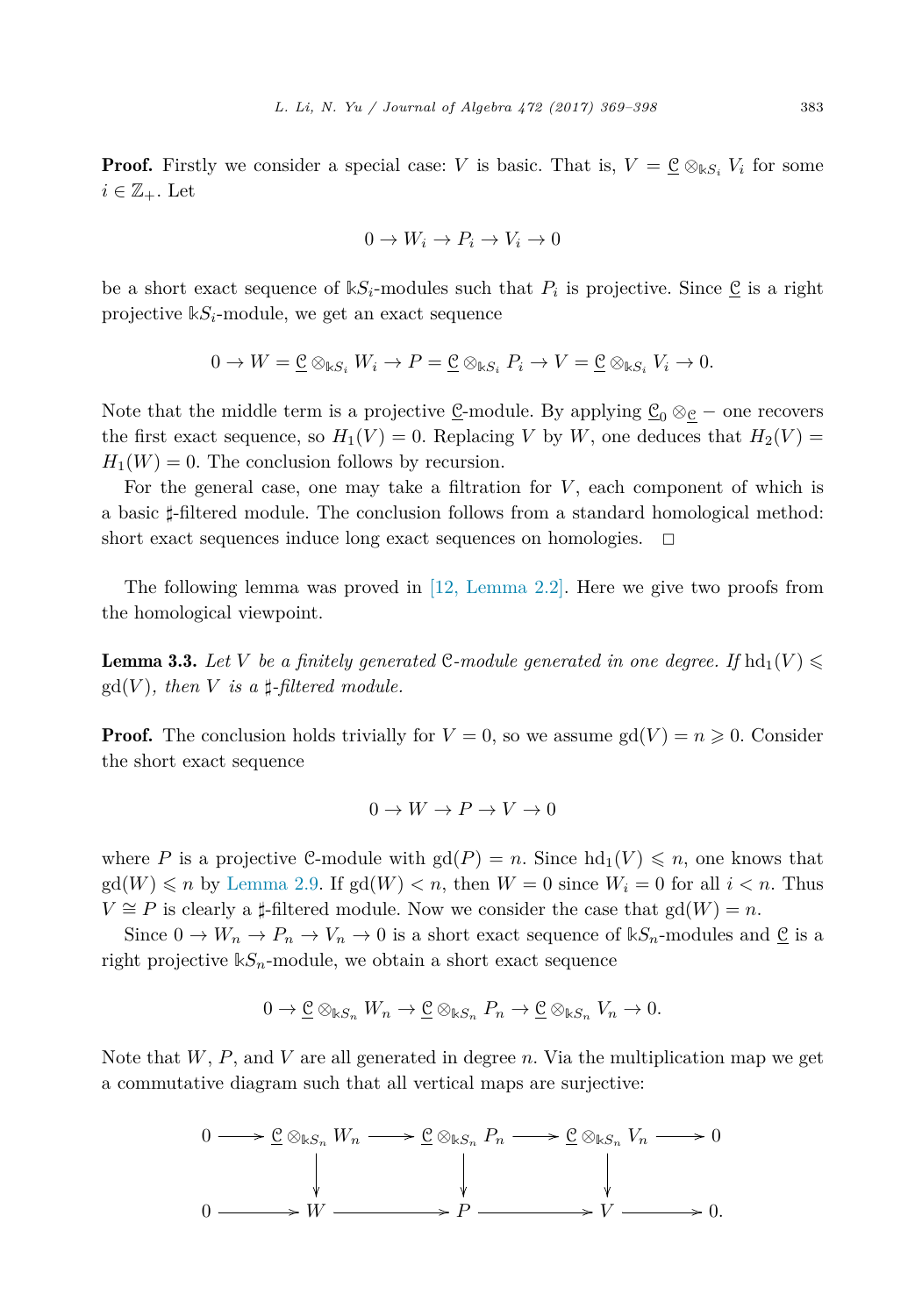<span id="page-15-0"></span>But the middle vertical map is actually an isomorphism. This forces the other two vertical maps to be isomorphisms by snake lemma, and the conclusion follows.  $\Box$ 

**Proof.** If  $V = 0$ , nothing needs to show. Otherwise, let  $gd(V) = n \geq 0$ . Since V is generated in degree  $n$ , there is a short exact sequence

$$
0 \to K \to \tilde{V} = \underline{\mathcal{C}} \otimes_{\mathbb{k}S_n} V_n \to V \to 0
$$

which induces an exact sequence

$$
0 \to H_1(V) \to H_0(K) \to H_0(\tilde{V}) \to H_0(V) \to 0
$$

by the previous lemma. Note that the map  $H_0(\tilde{V}) \to H_0(V)$  is an isomorphism. Consequently,  $H_0(K) \cong H_1(V)$ . In particular,  $gd(K) = hd_1(V) \leqslant gd(V) = n$ . But it is clear that  $K_i = 0$  for all  $i \leq n$ . Therefore, the only possibility is that  $K = 0$ .  $\Box$ 

A useful result is:

Corollary 3.4. *Let V be a finitely generated* C*-module. Then there exists a short exact sequence*

$$
0 \to U \to V \to W \to 0
$$

such that  $H_s(U) = H_s(V)$  for  $s \geq 1$  and W is  $\sharp$ -filtered. Moreover, if V is not  $\sharp$ -filtered, *one always has*  $hd_1(U) > gd(U)$ *.* 

**Proof.** Suppose that *V* is nonzero. If  $hd_1(V) > gd(V)$ , then we can let  $U = V$  and  $W = 0$ , so the conclusion holds trivially. Otherwise, one has a short exact sequence

$$
0 \to V' \to V \to V'' \to 0
$$

where  $V'$  is the submodule of  $V$  generated by  $\bigoplus_{i \leq \text{gd}(V)-1} V_i$ , which might be 0. Then  $V'' \neq 0$ . The long exact sequence

$$
\dots \to H_1(V) \to H_1(V'') \to H_0(V') \to H_0(V) \to H_0(V'') \to 0
$$

tells us that

$$
hd_1(V'') \leqslant max\{gd(V'), hd_1(V)\} \leqslant gd(V) = gd(V'').
$$

But the previous lemma asserts that  $V''$  is  $\sharp$ -filtered.

If  $gd(V') < hd_1(V')$ , then the above short exact sequence is what we want. Otherwise, we can continue this process for  $V'$ . Since  $gd(V') < gd(V)$ , it must stop after finitely many steps. Since *V* is not  $\sharp$ -filtered, in the last step we must get a submodule *U* of *V* with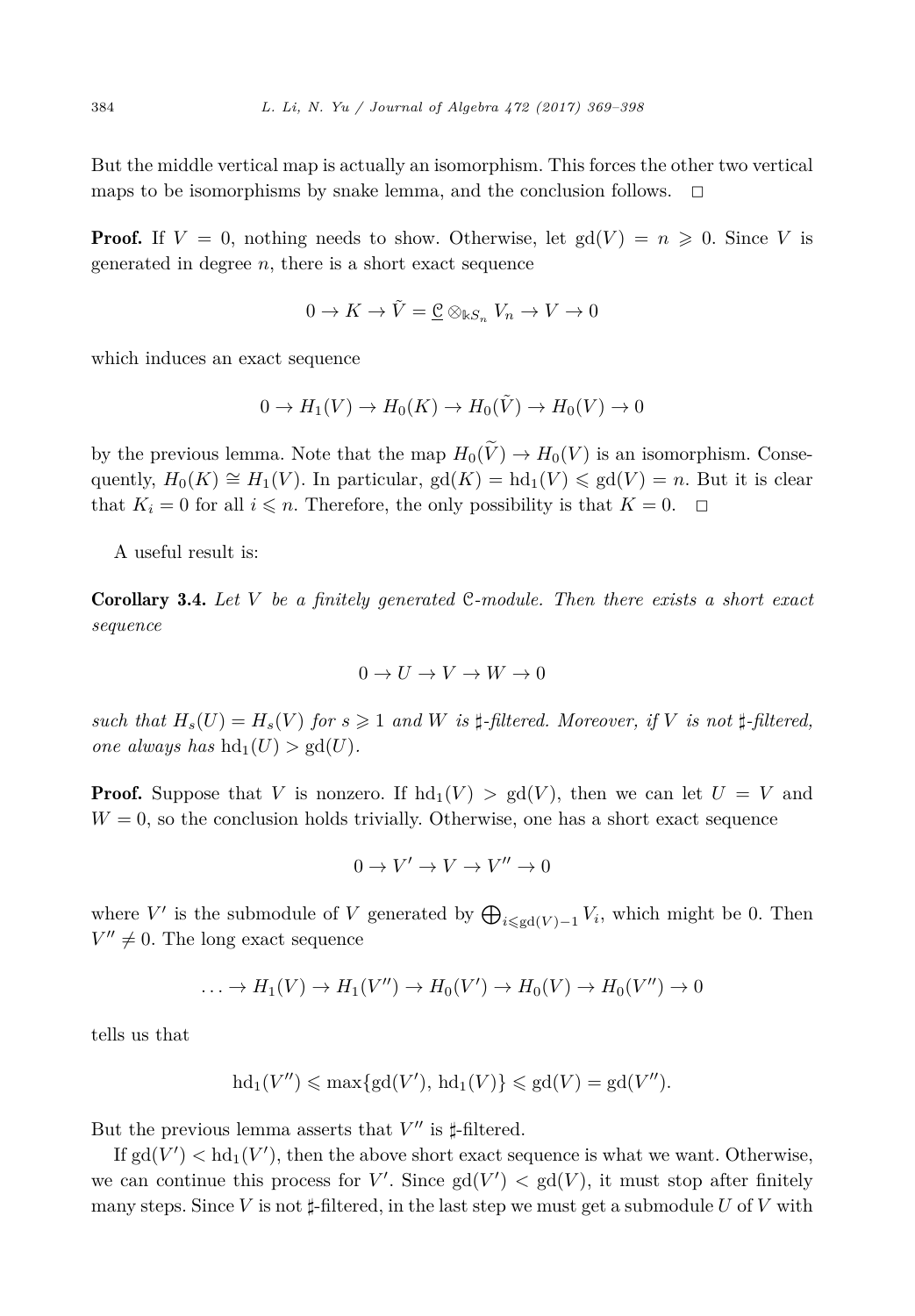<span id="page-16-0"></span> $\text{hd}_{1}(U) > \text{gd}(U)$ . Moreover, since *W* is  $\sharp$ -filtered, one easily deduces that  $H_{s}(U) \cong H_{s}(V)$ for  $s \geqslant 1$ .  $\Box$ 

A finitely generated C-module is  $\sharp$ -filtered if and only if its higher homologies vanish, and if and only if its first homology vanishes.

Theorem 3.5. *Let* **k** *be a commutative Noetherian ring and let V be a finitely generated* C*-module. Then the following statements are equivalent:*

 $(1)$  *V is a*  $\sharp$ -*filtered module*; (2)  $H_i(V) = 0$  *for all*  $i \geq 1$ ;  $(3)$   $H_1(V) = 0$ .

**Proof.** (1)  $\Rightarrow$  (2): This is [Lemma 3.2.](#page-13-0)

 $(2) \Rightarrow (3)$ : Trivial.

 $(3) \Rightarrow (1)$ : Suppose that  $H_1(V) = 0$ . That is,  $hd_1(V) = -\infty$ . If *V* is not  $\sharp$ -filtered, then by [Corollary 3.4,](#page-15-0) there exists a short exact sequence

$$
0 \to U \to V \to W \to 0
$$

such that  $H_1(U) \cong H_1(V) = 0$  and  $hd_1(U) > gd(U)$ . This is absurd.  $\Box$ 

An extra bonus of this characterization is that: the category of finitely generated *-*-filtered modules is closed under taking kernels and extensions.

**Corollary 3.6.** *Let*  $0 \to U \to V \to W \to 0$  *be a short exact sequence.* 

- $(1)$  *If both V and W are*  $\sharp$ -*filtered, so is U.*
- (2) If both U and W are  $\sharp$ -filtered, so is V.

**Proof.** Use the long exact sequence induced by the given short exact sequence and the above theorem.  $\square$ 

# *3.2. Properties of --filtered modules*

In this subsection we explore certain important properties of  $\sharp$ -filtered modules.

For a  $\sharp$ -filtered module *V*, one knows that it has a filtration by basic  $\sharp$ -filtered modules from the definition. The following result tells us an explicit construction of such a filtration.

**Proposition 3.7.** Let V be a  $\sharp$ -filtered module with  $gd(V) = n$ . Then there exists a chain *of* C*-modules*

$$
0 = V^{-1} \subseteq V^0 \subseteq V^1 \subseteq \ldots \subseteq V^n = V
$$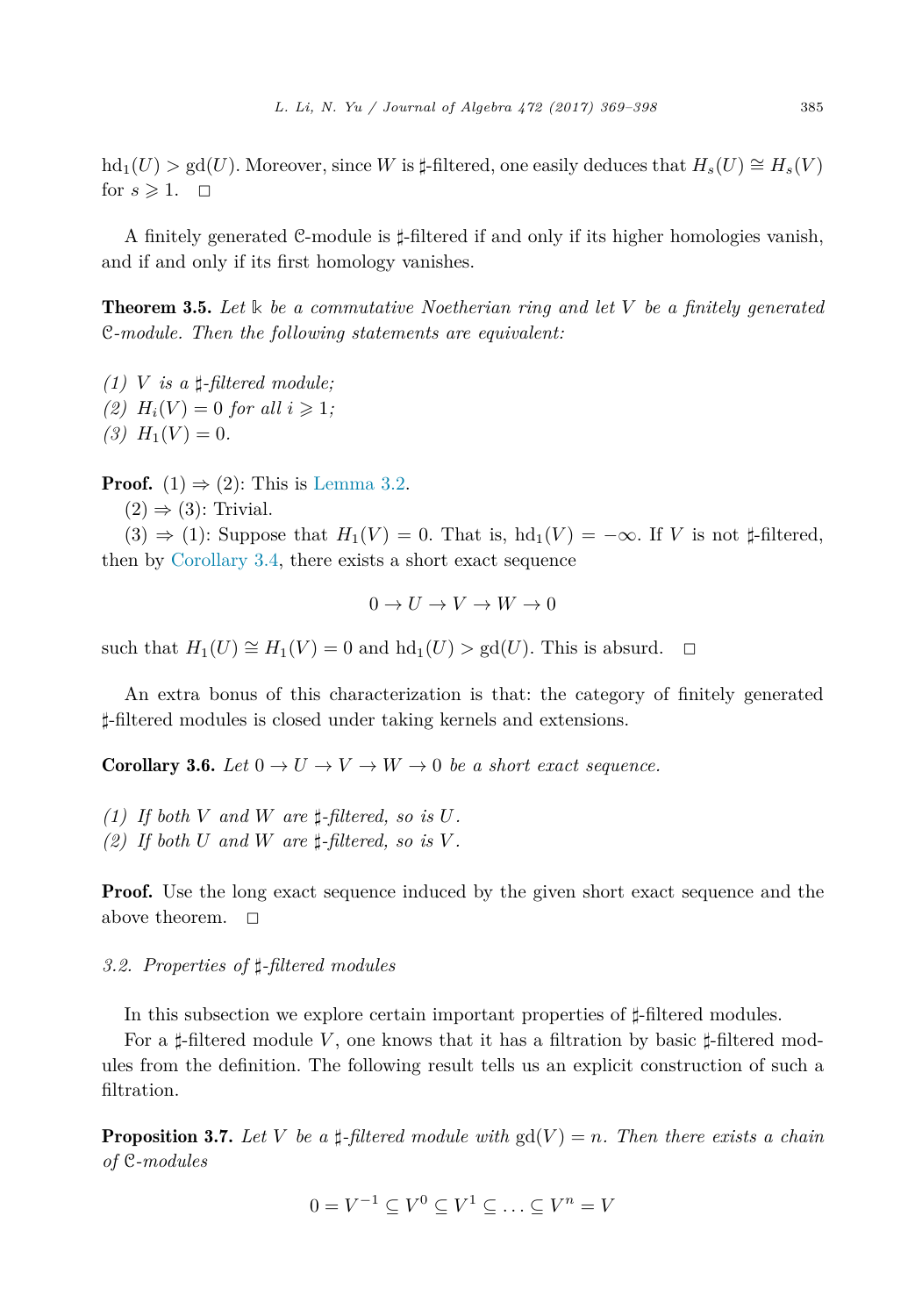<span id="page-17-0"></span> $such$  *that*  $for$   $-1 \le s \le n-1$ ,  $V^s$  *is the submodule of*  $V$  *generated by*  $\bigoplus_{i \le s} V_i$  *and*  $V^{s+1}/V^s$  *is* 0 *or a basic*  $\sharp$ -*filtered module.* 

**Proof.** We prove the statement by induction on  $gd(V)$ . The conclusion holds obviously for  $n = 0$  or  $n = -\infty$ . Suppose that  $n \ge 1$ . We have a short exact sequence

$$
0 \to V' \to V \to V'' \to 0
$$

such that *V'* is the submodule generated by  $\bigoplus_{i \leq n-1} V_i$ . Then *V''* is generated in degree *n*. The conclusion follows immediately after we show that  $V''$  is a  $\sharp$ -filtered module. However, we can apply the same argument as in the proof of [Corollary 3.4.](#page-15-0)  $\Box$ 

Remark 3.8. So far we do not use any special property of the category FI to prove the above results in this section. Therefore, all these results hold for **k**-linear categories D satisfying the following conditions:

- (1) objects of  $\mathcal D$  are parameterized by nonnegative integers;
- (2) there is no nonzero morphisms from bigger objects to smaller objects;
- (3)  $\mathcal{D}$  is *locally finite*; that is,  $\mathcal{D}(x, y)$  are finitely generated k-modules for  $x, y \in \mathbb{Z}_+$ ;
- (4)  $\underline{\mathcal{D}}(x, y)$  is a right projective  $\underline{\mathcal{D}}(x, x)$ -module for  $x, y \in \mathbb{Z}_+$ .

Now we begin to use some special properties of FI to deduce more results. The following proposition tells us that the property of being  $\sharp$ -filtered is preserved by functors Σ and *D*.

Proposition 3.9. *Let V be a finitely generated* C*-module. If V is --filtered, then it is torsionless. Moreover,* Σ*V and DV are also --filtered.*

**Proof.** Clearly, we can suppose that *V* is nonzero. Since *V* is a  $\sharp$ -filtered module, it has a filtration such that each component of which has the form  $\underline{\mathcal{C}} \otimes_{\mathbb{k}S_i} T_i$ , where each  $T_i$  is a finitely generated  $kS_i$ -module. Since *V* is a torsionless module if and only if  $\text{Hom}_{\mathcal{C}}(\underline{\mathcal{C}}_0, V)$ is 0, to show that *V* is torsionless, it suffices to verify  $\text{Hom}_{\mathcal{C}}(\underline{\mathcal{C}}_0, \underline{\mathcal{C}} \otimes_{kS_i} T_i) = 0$ ; that is, each  $\underline{\mathcal{C}} \otimes_{\Bbbk S_i} T_i$  is torsionless. By [12, [Lemma](#page-29-0) 2.2], there is a natural embedding

$$
0 \to \underline{\mathcal{C}} \otimes_{\Bbbk S_i} M_i \to \Sigma (\underline{\mathcal{C}} \otimes_{\Bbbk S_i} M_i).
$$

By [Proposition 2.4,](#page-8-0) this  $\sharp$ -filtered module must be torsionless.

To prove the second statement, we use induction on the generating degree  $n = \text{gd}(V)$ . For  $n = 0$ , the conclusion is implied by [12, [Lemma](#page-29-0) 2.2]. For  $n \geq 1$ , one considers the short exact sequence

$$
0 \to V' \to V \to V'' \to 0
$$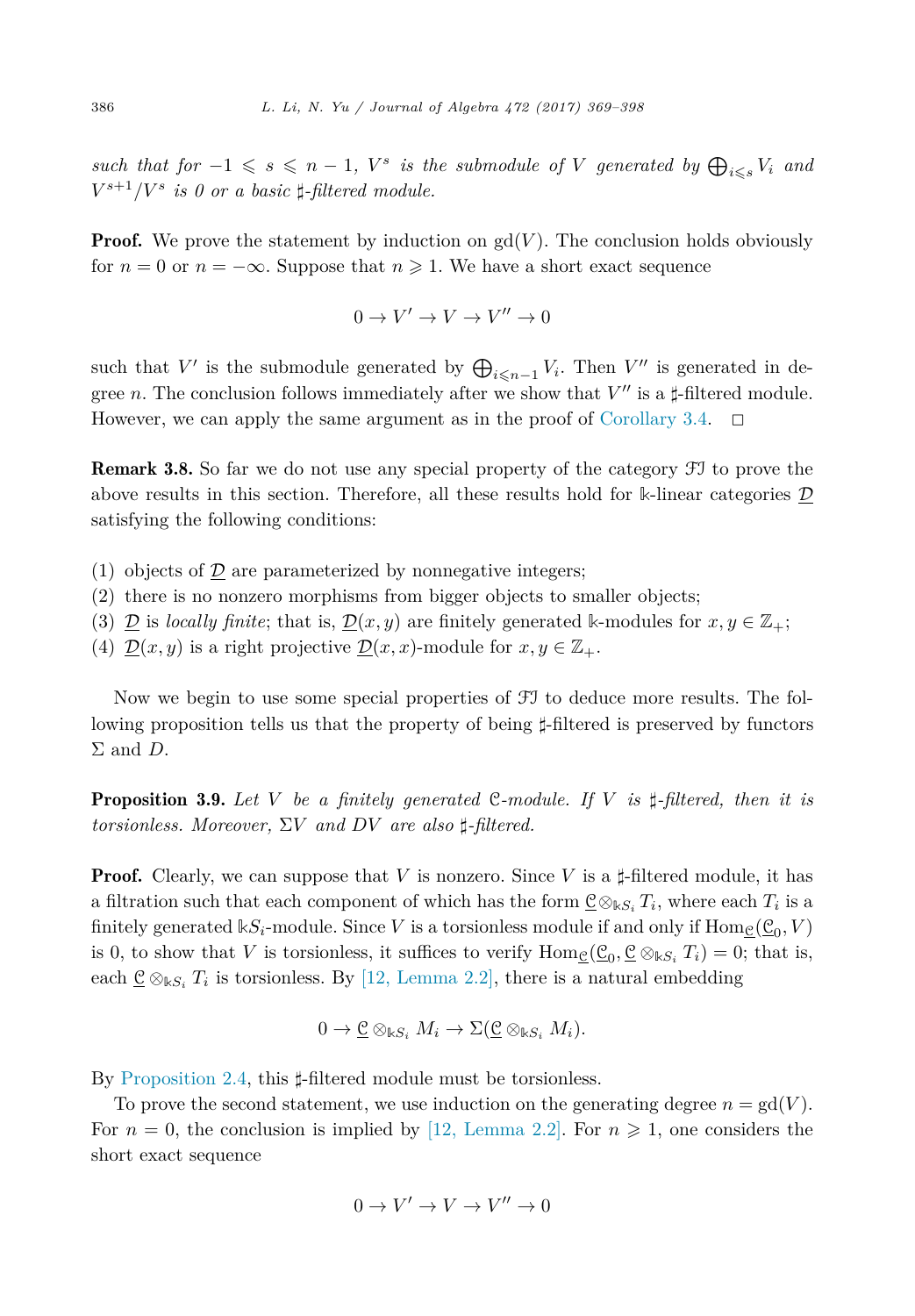<span id="page-18-0"></span>where *V'* is the submodule of *V* generated by  $\bigoplus_{i \leq n-1} V_i$ . By [Proposition 3.7,](#page-16-0) all terms in this short exact sequence are  $\sharp$ -filtered. Moreover, *V''* is a basic  $\sharp$ -filtered module. Since we just proved that they are all torsionless, by [Corollary 2.6,](#page-9-0) we have a commutative diagram each row or column of which is an short exact sequence:



By induction hypothesis,  $\Sigma V'$  is  $\sharp$ -filtered. Moreover,  $\Sigma V''$  is  $\sharp$ -filtered by  $[12, \mathrm{Lemma\ } 2.2],$  $[12, \mathrm{Lemma\ } 2.2],$  $[12, \mathrm{Lemma\ } 2.2],$ so  $\Sigma V$  is  $\sharp$ -filtered as well. The same reasoning tells us that  $DV$  are also  $\sharp$ -filtered.  $\Box$ 

# *3.3. Finitely generated* C*-modules become --filtered under enough shifts*

The main task of this subsection is to use functor *D* as well as the homological characterization of  $\sharp$ -filtered modules to show that for every finitely generated C-module V,  $\Sigma_N V$  is  $\sharp$ -filtered for  $N \gg 0$ .

As the starting point, we consider C-modules generated in degree 0.

Lemma 3.10. *Every torsionless* C*-module generated in degree 0 is --filtered.*

**Proof.** Since *V* is torsionless, one gets a short exact sequence

$$
0 \to V \to \Sigma V \to DV \to 0.
$$

By [Proposition 2.4,](#page-8-0)  $DV = 0$ , so  $V \cong \Sigma V$ . In particular, one has

$$
V_0\cong V_1\cong V_2\cong\ldots.
$$

Thus  $V \cong \underline{\mathcal{C}} \otimes_{\mathcal{C}(0,0)} V_0$ .  $\Box$ 

Lemma 3.11. *Let V be a finitely generated torsionless* C*-module. If DV is --filtered, then*  $gd(V) \geqslant hd_1(V)$ *.* 

**Proof.** One may assume that *V* is nonzero. If  $gd(V) = 0$ , then *V* is  $\sharp$ -filtered by Lemma 3.10 and the conclusion holds. For  $gd(V) \geq 1$ , since  $hd_1(DV) = -\infty$ , by [Corol](#page-12-0)[lary 2.12,](#page-12-0)

 $\max\{gd(V), bd_1(V)\} = \max\{gd(DV) + 1, bd_1(DV) + 1\} = gd(DV) + 1 = gd(V)$ 

where the last equality follows from [Proposition 2.4.](#page-8-0) This implies the desired result.  $\Box$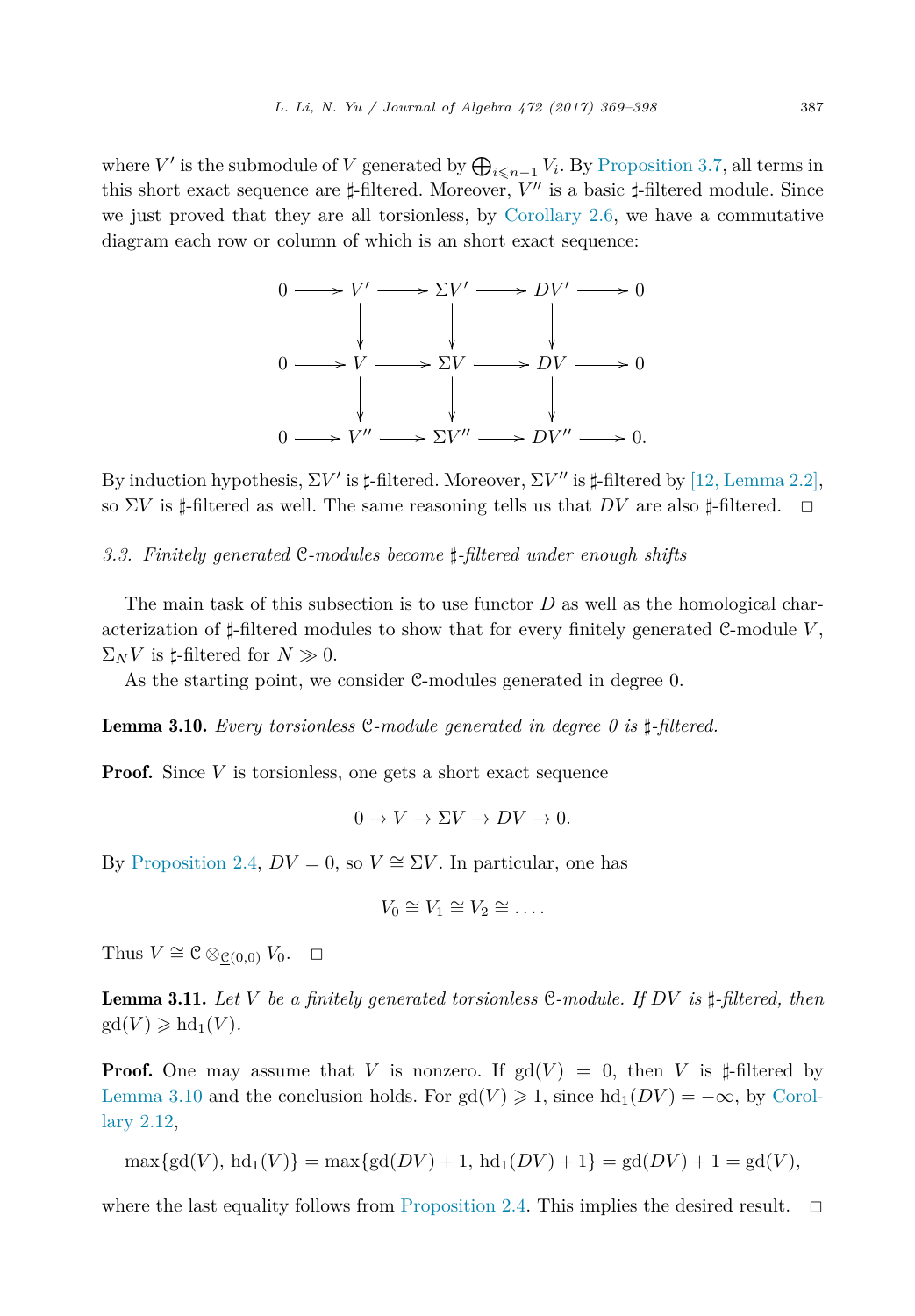<span id="page-19-0"></span>The following lemma, similar to [Proposition 2.11,](#page-12-0) shows the connections between a finitely generated C-module *V* and *DV* .

Lemma 3.12. *Let V be a finitely generated torsionless* C*-module. If DV is --filtered, so*  $i$ *s*  $V$ *.* 

**Proof.** We use induction on  $gd(V)$ . The conclusion for  $gd(V) = 0$  has been established in [Lemma 3.10.](#page-18-0) Suppose that it holds for all finitely generated C-modules with generating degree at most *n*, and let *V* be a finitely generated C-module with  $gd(V) = n + 1$ . As before, consider the exact sequence  $0 \to V' \to V \to V'' \to 0$  where V' is the submodule generated by  $\bigoplus_{i \leq n} V_i$ .

By considering the long exact sequence

$$
\dots \to H_1(V) \to H_1(V'') \to H_0(V') \to H_0(V) \to H_0(V'') \to 0
$$

and using the fact  $gd(V') \leq n$  and  $n+1 = gd(V) \geq hd_1(V)$  which is proved in [Lemma 3.11,](#page-18-0) one deduces that  $hd_1(V'') \leq n+1 = gd(V'')$ . Consequently,  $V''$  is a *-*-filtered module by [Lemma 3.3,](#page-14-0) and hence is torsionless by [Proposition 3.9.](#page-17-0) Moreover,  $DV''$  is  $\sharp$ -filtered as well by [Proposition 3.9.](#page-17-0)

Since  $V''$  is torsionless, the above exact sequence gives rise to a commutative diagram



Note that both  $DV''$  and  $DV$  are  $\sharp$ -filtered. By [Corollary 3.6,](#page-16-0)  $DV'$  is  $\sharp$ -filtered as well. But clearly  $V'$  is torsionless since it is a submodule of the torsionless module  $V$ . By induction hypothesis,  $V'$  is  $\sharp$ -filtered, so is  $V$ . The conclusion follows from induction.  $\Box$ 

Now we are ready to show the following result.

Theorem 3.13. *Let* **k** *be a commutative Noetherian ring and let V be a finitely generated*  $\mathbb{C}\text{-}module.$  *If*  $d \gg 0$ , then  $\Sigma_d V$  *is*  $\sharp$ -filtered.

**Proof.** Again, assume that *V* is nonzero. Since  $d \geq 0$ , one may suppose that  $td(V) < d$ . Therefore,  $\Sigma_d V$  is torsionless. We use induction on gd(*V*). If gd(*V*) = 0, then  $\Sigma_d V$  is generated in degree 0, so the conclusion holds by [Lemma 3.10.](#page-18-0) Now suppose that the conclusion holds for all modules with generating degrees at most *n*. We then deal with  $gd(V) = n + 1.$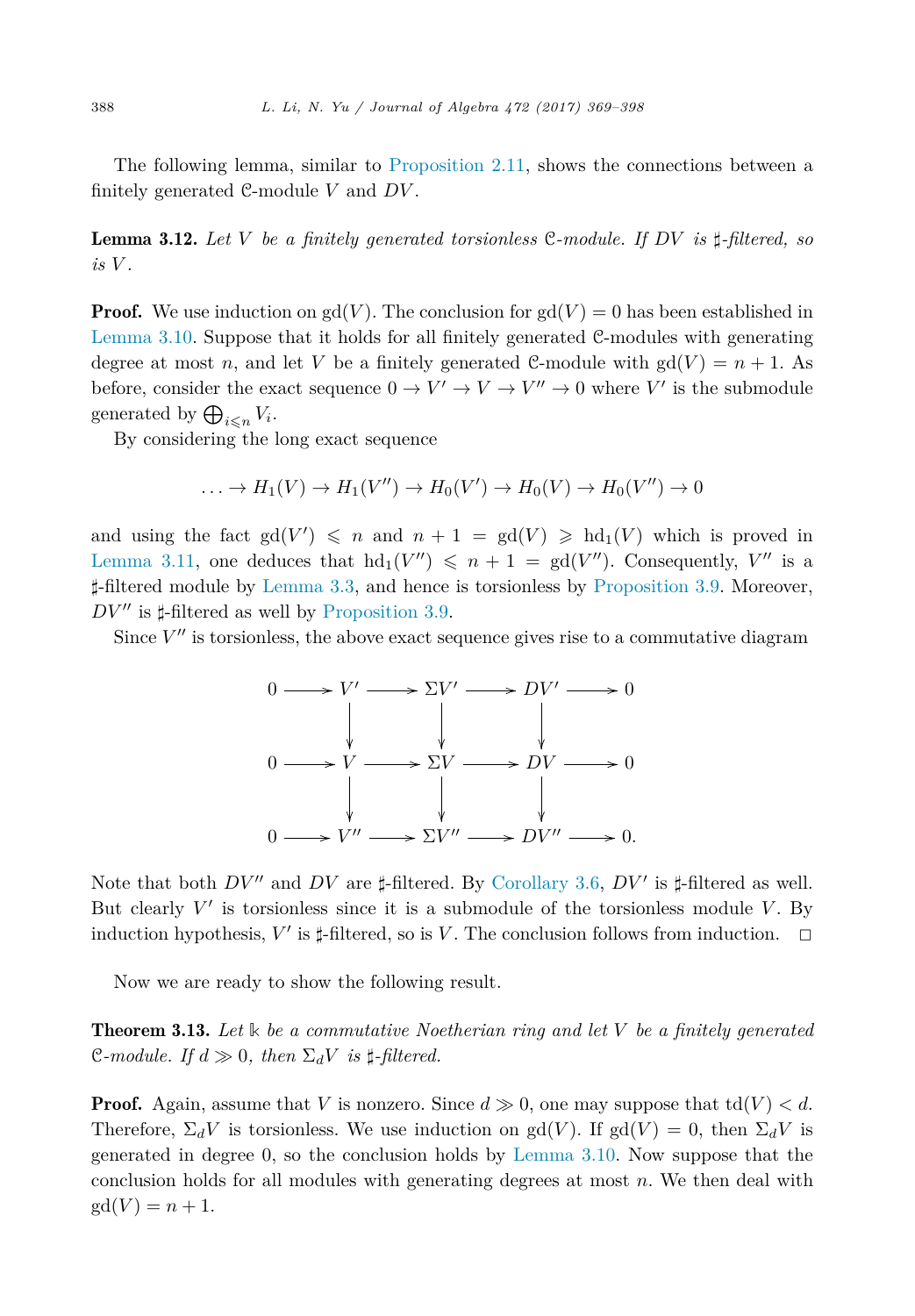<span id="page-20-0"></span>Consider the exact sequence

$$
0 \to \Sigma_d V \to \Sigma_{d+1} V \to \Sigma_d DV \cong D\Sigma_d V \to 0.
$$

If gd( $\Sigma_d V$ ) = 0, nothing needs to show. So we suppose that gd( $\Sigma_d V$ )  $\geq 1$ . Note that  $gd(DV) = n$ . Therefore, by induction hypothesis,  $\Sigma_d DV$  is  $\sharp$ -filtered. That is,  $D\Sigma_d V$  is  $\sharp$ -filtered. By [Lemma 3.12,](#page-19-0)  $\Sigma_d V$  is  $\sharp$ -filtered as well.  $\Box$ 

Remark 3.14. This theorem gives another proof for the polynomial growth phenomenon observed in [\[4\].](#page-29-0) Since for a sufficiently large  $N \in \mathbb{Z}_+$ ,  $\Sigma_N V$  has a filtration each component of which is exactly of the form  $M(W)$  as in [2, [Definition](#page-29-0) 2.2.2], and each  $M(W)$ satisfies the polynomial growth property, so is  $\Sigma_N V$ . Consequently,  $\tau_N V$  satisfies the polynomial growth property.

Because  $\sharp$ -filtered modules coincide with projective modules when  $\Bbbk$  is a field of characteristic 0, one has:

Corollary 3.15. *Let* **k** *be a field of characteristic 0 and let V be a finitely generated*  $\mathcal{C}\text{-}module.$  *Then for*  $d \gg 0$ ,  $\Sigma_d V$  *is projective.* 

# 4. Proofs of main results

In this section we prove several main results mentioned in Section [1.](#page-1-0)

# *4.1. Proof of [Theorem 1.3](#page-4-0)*

[Theorem 3.5](#page-16-0) has established the equivalence of the first three statements in [Theo](#page-4-0)[rem 1.3.](#page-4-0) In this subsection we show the equivalence between the first statement and the last one.

**Lemma 4.1.** Let V be a finitely generated C-module. If  $H_2(V) = 0$ , then V is torsionless.

Proof. Consider a short exact sequence

$$
0 \to W \to P \to V \to 0.
$$

Since  $H_1(W) = H_2(V) = 0$ , *W* is  $\sharp$ -filtered. Applying  $\Sigma$  to it one gets

$$
0 \to \Sigma W \to \Sigma P \to \Sigma V \to 0.
$$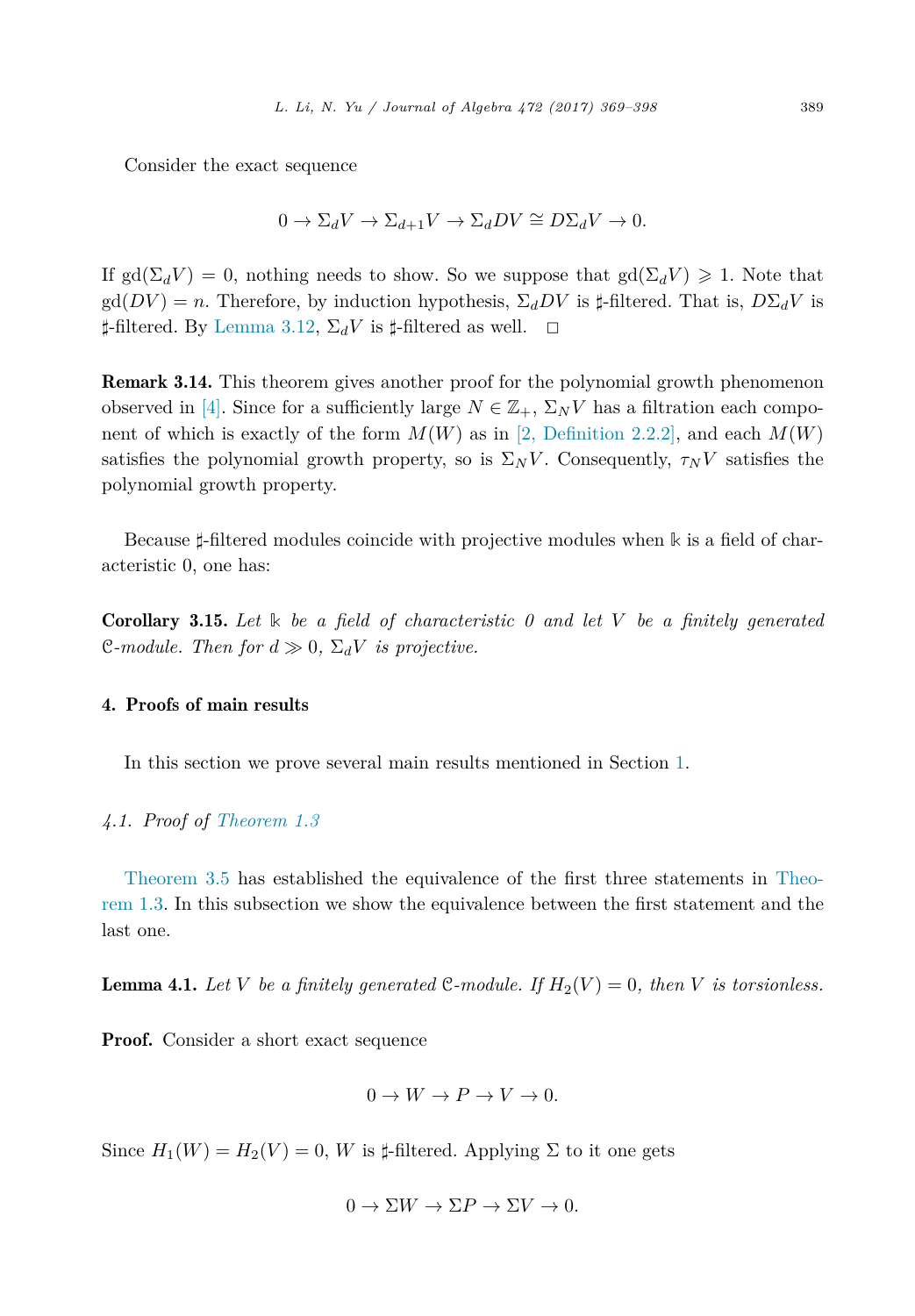<span id="page-21-0"></span>They induce the following commutative diagram:



and hence an exact sequence

$$
0 \to \ker \alpha \to V \to \Sigma V \to DV \to 0.
$$

Since *W* is  $\sharp$ -filtered, *DW* is  $\sharp$ -filtered as well, and is torsionless by [Proposition 3.9.](#page-17-0) Therefore, ker  $\alpha$  as a submodule of *DW* is torsionless as well. However, as explained in [Remark 2.5,](#page-9-0) the kernel of  $V \to \Sigma V$  is torsion since it is a submodule of  $V_T$ , the torsion part of *V*. This happens if and only if the kernel is 0. That is, *V* is torsionless.  $\Box$ 

The conclusion of this lemma can be strengthened.

**Lemma 4.2.** Let V be a finitely generated C-module. If  $H_2(V) = 0$ , then V is  $\sharp$ -filtered.

**Proof.** We already know that V is torsionless from the previous lemma. Now we use induction on  $gd(V)$ . If  $gd(V) = 0$ , then the conclusion follows from [Lemma 3.10.](#page-18-0) Otherwise, we have a commutative diagram



where P is projective and W is  $\sharp$ -filtered. By [Proposition 3.9,](#page-17-0) DW is  $\sharp$ -filtered as well. Moreover,  $gd(DV) < gd(V)$ . Therefore, by induction hypothesis,  $DV$  is  $\sharp$ -filtered. But by [Lemma 3.12,](#page-19-0) *V* must be  $\sharp$ -filtered as well.  $\Box$ 

The conclusion of [Corollary 3.6](#page-16-0) can be strengthened as follows:

**Corollary 4.3.** Let  $0 \to U \to V \to W \to 0$  be a short exact sequence of finitely generated C*-modules. If two terms are --filtered, so is the third one.*

**Proof.** It suffices to show that if *U* and *V* are  $\sharp$ -filtered, so is *W*. The long exact sequence

$$
\ldots \to H_2(U) \to H_2(V) \to H_2(W) \to H_1(U) \to \ldots
$$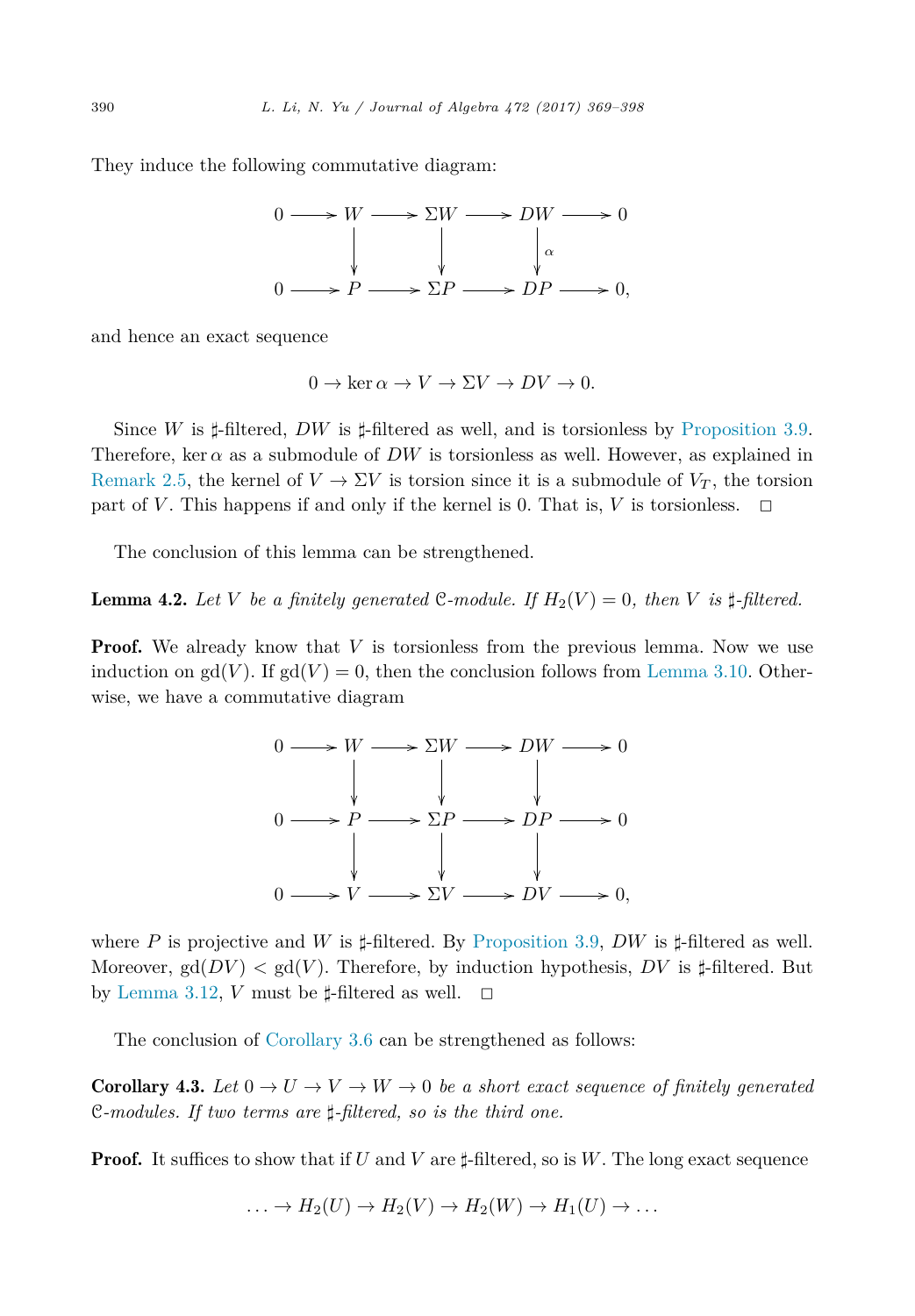<span id="page-22-0"></span>tells us  $H_2(W) = 0$  since  $H_1(U) = H_2(V) = 0$ . The conclusion follows from [Lemma 4.2.](#page-21-0)  $\Box$ 

Now we are ready to prove the first main theorem mentioned in Section [1.](#page-1-0)

Proposition 4.4. *Let V be a finitely generated* C*-module. Then V is --filtered if and only if*  $H_s(V) = 0$  *for some*  $s \ge 1$ *.* 

**Proof.** One direction is trivial. For the other direction, we can assume that  $s \ge 2$ . Take an adaptable projective resolution  $P^{\bullet} \to 0$  and let  $Z^i$  be the *i*-th cycle. Then we have

$$
0 = H_s(V) = H_1(Z^{s-1}).
$$

Consequently,  $Z^{s-1}$  is a  $\sharp$ -filtered module. Applying the previous corollary to the short exact sequence

$$
0 \to Z^{s-1} \to P^{s-2} \to Z^{s-2} \to 0
$$

one deduces that  $Z^{s-2}$  is  $\sharp$ -filtered as well. The conclusion follows from recursion.  $\Box$ 

#### *4.2. Upper bounds for projective dimensions*

In this subsection we prove [Theorem 1.5.](#page-4-0) We need a well known result on representation theory of finite groups.

Lemma 4.5. *Let G be a finite group and* **k** *be a commutative Noetherian ring. Let V be a* finitely generated  $\Bbbk G$ *-module.* If  $\text{pd}_{\Bbbk G}(M)$  *is finite, then*  $\text{pd}_{\Bbbk G}(M) = \text{pd}_{\Bbbk}(M)$ *.* 

**Proof.** The proof uses Eckmann–Shapiro Lemma. For details, see [10, [Theorem 4.3\].](#page-29-0)  $\Box$ 

If *V* is a basic  $\sharp$ -filtered module, then its projective dimension coincides with that of the finitely generated group representation inducing  $V$ . That is,

**Lemma 4.6.** Let  $T$  be a finitely generated  $\mathbb{k}S_i$ -module. Then

$$
\mathrm{pd}_{\Bbbk S_i}(T)=\mathrm{pd}_{\underline{\mathcal{C}}}(\underline{\mathcal{C}}\otimes_{\Bbbk S_i}T).
$$

Proof. We claim that

$$
\mathrm{pd}_{\Bbbk S_i}(T)\geqslant \mathrm{pd}_{\underline{\mathcal{C}}}(\underline{\mathcal{C}}\otimes_{\Bbbk S_i}T).
$$

If  $\text{pd}_{\mathbb{k}S}$   $(T) = \infty$ , the inequality holds. Otherwise, there is a projective resolution  $Q^{\bullet} \to$  $T \to 0$  of  $\mathbb{K}S_i$ -modules such that  $Z^s$  is projective for  $s \geq \text{pd}_{\mathbb{K}S_i}(T)$ , where  $Z^s$  is the *s*-th cycle. Applying the exact functor C⊗**k***S<sup>i</sup>* − one gets a projective resolution of C-modules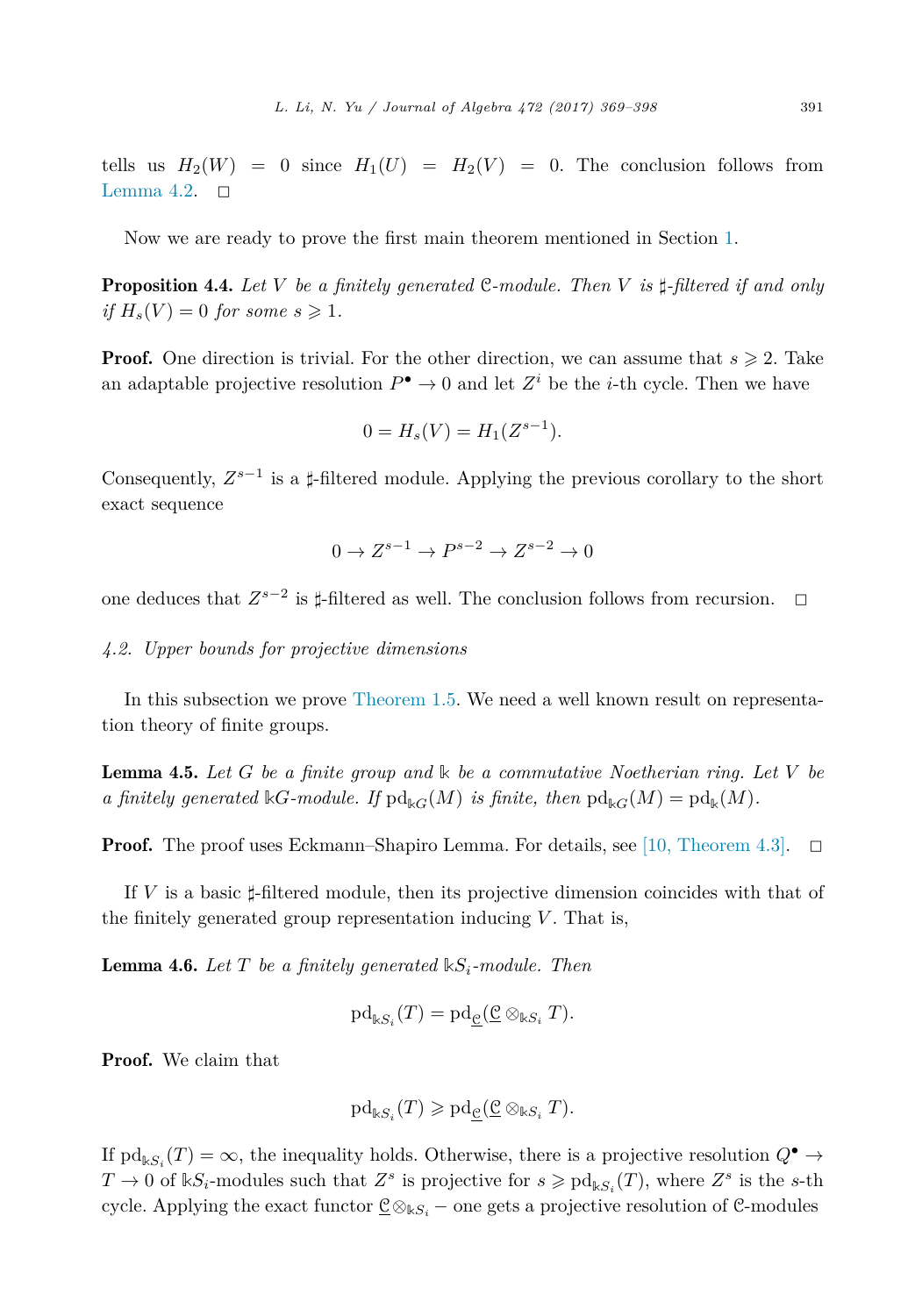$$
\underline{\mathcal{C}} \otimes_{\Bbbk S_i} Q^{\bullet} \to \underline{\mathcal{C}} \otimes_{\Bbbk S_i} T \to 0,
$$

<span id="page-23-0"></span>whose *s*-th cycle  $\underline{\mathcal{C}} \otimes_{\mathbb{K}S_i} Z^s$  is a projective C-module for  $s \geqslant \mathrm{pd}_{\mathbb{K}S_i}(T)$ . The claim is proved.

Now we show that

$$
\mathrm{pd}_{\Bbbk S_i}(T)\leqslant\mathrm{pd}_{\underline{\mathcal{C}}}(\underline{\mathcal{C}}\otimes_{\Bbbk S_i}T).
$$

If  $pd_e(\underline{C} \otimes_{kS_i} T) = \infty$ , the inequality holds. Otherwise, there is a finite projective resolution of C-modules

$$
P^{\bullet} \to \underline{\mathcal{C}} \otimes_{\Bbbk S_i} T \to 0
$$

such that each term of which is generated in degree *i*. Restricting this resolution to the object *i* one gets a finite resolution of  $kS_i$ -modules

$$
1_i P^{\bullet} \to 1_i(\underline{\mathcal{C}} \otimes_{\mathbb{k}S_i} T) = T \to 0.
$$

The above inequality follows from this observation.  $\Box$ 

The following lemma tells us that to consider the projective dimension of a  $\sharp$ -filtered module, it is enough to consider its basic filtration components.

**Lemma 4.7.** Let  $V$  be a finitely generated  $\sharp$ -filtered  $C$ -module and suppose that  $\text{pd}(V) < \infty$ . *Let*

$$
0 = V^{-1} \subseteq V^0 \subseteq V^1 \subseteq \ldots \subseteq V^n = V
$$

*be the filtration given in [Proposition 3.7.](#page-16-0) Then*  $for\ 0 \leq i \leq n$ *, one has* 

$$
\mathrm{pd}(V^i/V^{i-1}) \leqslant \mathrm{pd}(V).
$$

**Proof.** One uses induction on the length *n*, which is precisely gd(*V*). If  $n = 0$  or  $-\infty$ , nothing needs to show. For  $n \geq 1$ , one has a short exact sequence

$$
0 \to U \to V \to W \to 0
$$

where *U* is the submodule generated by  $\bigoplus_{i \leq n-1} V_i$ . It suffices to show that both pd(*U*)  $\leq$  $pd(V)$  and  $pd(W) \leqslant pd(V)$  since in that case by induction hypothesis one knows that each basic filtration component of *U* has projective dimension at most  $pd(U) \leqslant pd(V)$ .

Take two surjections  $P^0 \to U$  and  $Q^0 \to W$  such that  $gd(P^0) = gd(U) \leq n - 1$  and  $Q<sup>0</sup>$  is generated in degree *n*. We get a commutative diagram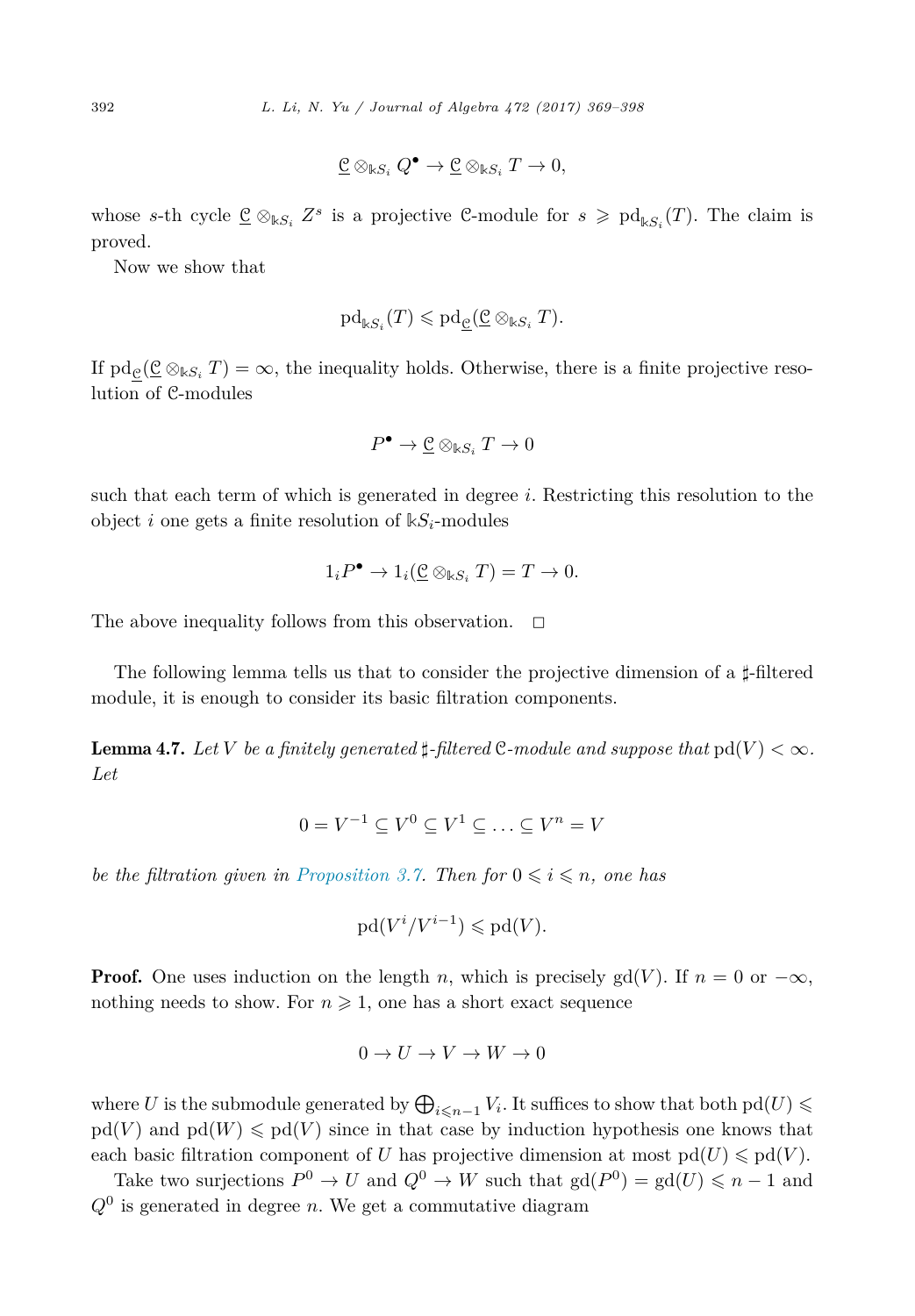

Clearly,  $U^{(1)}$ ,  $V^{(1)}$ , and  $W^{(1)}$  are all  $\sharp$ -filtered modules (might be 0). Moreover, one still has  $gd(U^{(1)}) \leq n - 1$  and  $gd(W^{(1)}) = n$  if  $W^{(1)}$  is not 0.

Continuing this process, one gets a projective resolution  $P^{\bullet} \oplus Q^{\bullet} \to V \to 0$ . Since  $pd(V) < \infty$ , there exists some  $i \in \mathbb{Z}_+$  such that  $V^{(i)}$  is projective. But from the short exact sequence

$$
0 \to U^{(i)} \to V^{(i)} \to W^{(i)} \to 0
$$

one sees that both  $U^{(i)}$  and  $W^{(i)}$  must be projective since  $gd(U^{(i)}) \leq n - 1$  and  $W^{(i)}$  is 0 or generated in degree *n*. This finishes the proof.  $\Box$ 

**Definition 4.8.** The finitistic dimension of  $\mathbb{k}$ , denoted by findim  $\mathbb{k}$ , is defined to be

 $\sup \{pd_k(T) | T \text{ is a finitely generated } k\text{-module and } pd_k(T) < \infty \}.$ 

Now we restate and prove [Theorem 1.5.](#page-4-0)

Theorem 4.9. *Let* **k** *be a commutative Noetherian ring whose finitistic dimension is finite,* and let V be a finitely generated C-module with  $gd(V) = n$ . Then the projective dimension  $pd(V)$  *is finite if and only if for*  $0 \leqslant i \leqslant n$ , *one has* 

$$
V^i/V^{i-1} \cong \underline{\mathcal{C}} \otimes_{\mathbb{k}S_i} (V^i/V^{i-1})_i
$$

*and*

$$
\mathrm{pd}_{\Bbbk S_i}((V^i/V^{i-1})_i)<\infty,
$$

*where*  $V^i$  *is the submodule of*  $V$  *generated by*  $\bigoplus_{j \leq i} V_j$ *. Moreover, in that case* 

$$
\text{pd}(V) = \max \{ \text{pd}_{\Bbbk S_i}((V^i/V^{i-1})_i) \}_{i=0}^n = \max \{ \text{pd}_{\Bbbk}((V^i/V^{i-1})_i) \}_{i=0}^n \leq \text{findim}\,\Bbbk.
$$

**Proof.** If  $pd(V) < \infty$ , then  $H_s(V) = 0$  for  $s \gg 0$ . By [Theorem 3.5,](#page-16-0) *V* must be a  $\sharp$ -filtered module. By [Proposition 3.7,](#page-16-0)

$$
V^i/V^{i-1} \cong \underline{\mathcal{C}} \otimes_{\mathbb{k}S_i} (V^i/V^{i-1})_i.
$$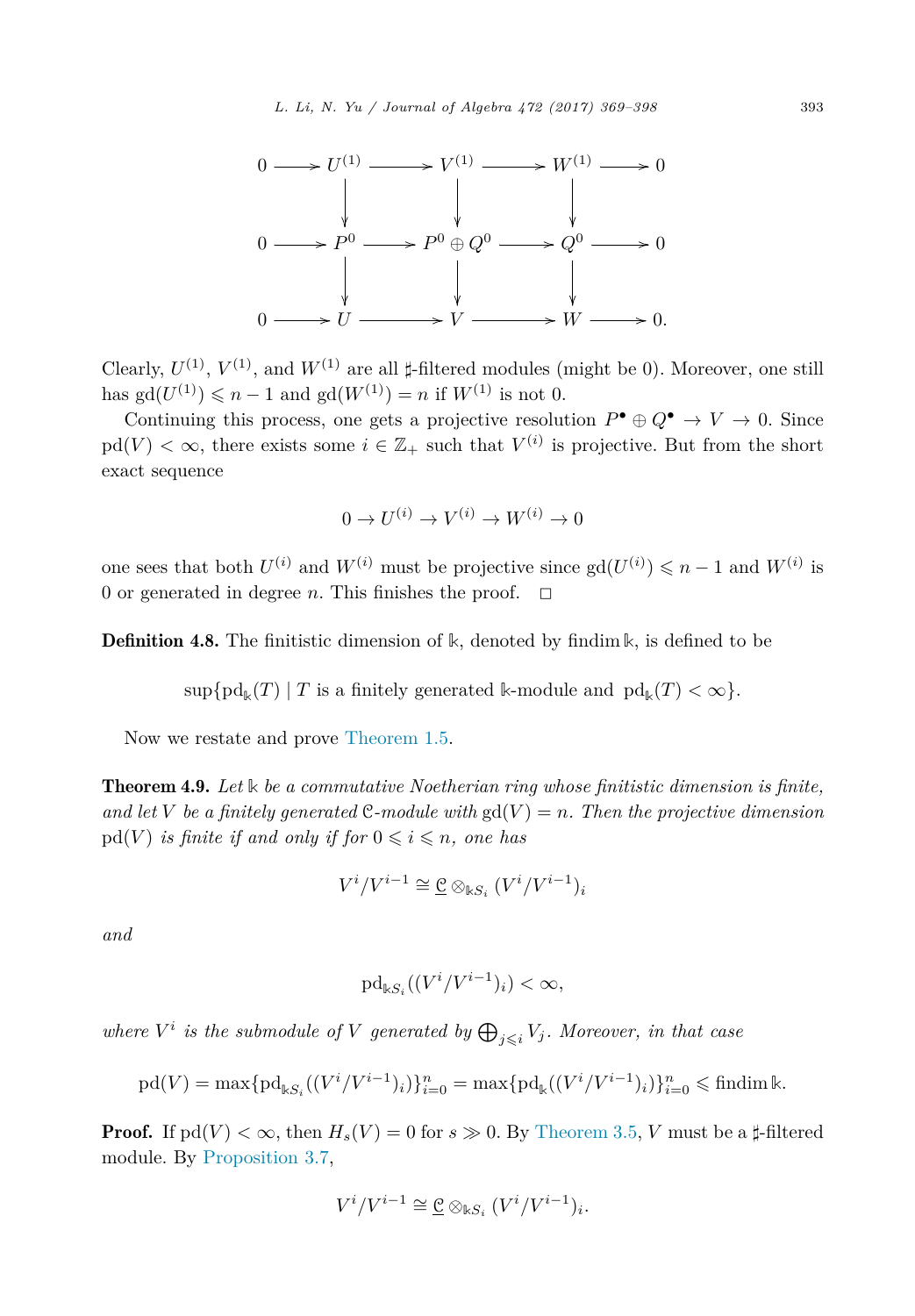By [Lemmas 4.6 and](#page-22-0) 4.7,

$$
\mathrm{pd}_{\Bbbk S_i}((V^i/V^{i-1})_i)=\mathrm{pd}_{\underline{\mathcal{C}}}(V^i/V^{i-1})\leqslant\mathrm{pd}_{\underline{\mathcal{C}}}(V)<\infty.
$$

Conversely, if the structure of *V* has the given description, then the filtration and [Lemma 4.6](#page-22-0) tell us that

$$
\mathrm{pd}_{\underline{c}}(V) \leqslant \max\{\mathrm{pd}_{\underline{c}}(\underline{c} \otimes_{\Bbbk S_i} (V^i/V^{i-1})_i)\}_{i=0}^n = \max\{\mathrm{pd}_{\Bbbk S_i}((V^i/V^{i-1})_i)\}_{i=0}^n,
$$

which is finite.

Now suppose that  $\text{pd}_{\mathcal{C}}(V)$  is finite. Then [Lemma 4.7](#page-23-0) tells us

$$
\mathrm{pd}_{\underline{c}}(V) \ge \max\{\mathrm{pd}_{\underline{c}}(V^{i}/V^{i-1})\}_{i=0}^{n} = \max\{\mathrm{pd}_{\Bbbk S_{i}}((V^{i}/V^{i-1})_{i})\}_{i=0}^{n}.
$$

Therefore,

$$
\mathrm{pd}_{\underline{c}}(V) = \max \{ \mathrm{pd}_{\Bbbk S_i}((V^i/V^{i-1})_i) \}_{i=0}^n = \max \{ \mathrm{pd}_{\Bbbk}((V^i/V^{i-1})_i) \}_{i=0}^n
$$

by [Lemma 4.5.](#page-22-0) Since all numbers in the last set must be finite, clearly  $\text{pd}_{\underline{c}}(V) \leqslant \text{findim} \, \Bbbk$ by the definition of finitistic dimensions.  $\Box$ 

Remark 4.10. There does exist a finitely generated C-module *V* whose projective dimension is exactly findim k. Indeed, let T be a k-module with  $pd_k(T) = \text{findim } k$ , then

$$
\mathrm{pd}_{\Bbbk S_i}(\Bbbk S_i\otimes_{\Bbbk}T)=\mathrm{pd}_{\Bbbk}(T)=\mathrm{findim}\,\Bbbk
$$

and

$$
\mathrm{pd}_{\underline{\mathcal{C}}}(\underline{\mathcal{C}}\otimes_{\Bbbk S_i} (\Bbbk S_i\otimes_{\Bbbk} T))=\mathrm{pd}_{\Bbbk S_i}(\Bbbk S_i\otimes_{\Bbbk} T)=\mathrm{findim}\,\Bbbk.
$$

The following corollaries are immediate.

**Corollary 4.11.** If gldim  $\Bbbk < \infty$ , then the projective dimension of a finitely generated  $\mathcal{C}\text{-}module V is either \infty \text{ or at most } \text{gldim } k.$ 

For instance, if **k** is Z or the polynomial ring of one variable over a field, then the projective dimension of a finitely generated C-module V can only be  $0, 1 \text{ or } \infty$ .

**Corollary 4.12.** If findim  $\mathbf{k} = 0$ , then a finitely generated C-module V has finite projective *dimension if and only if V is projective.*

Remark 4.13. Actually, many important classes of rings have finitistic dimension 0. Examples includes semisimple rings, self-injective algebras, finite dimensional local algebras, etc.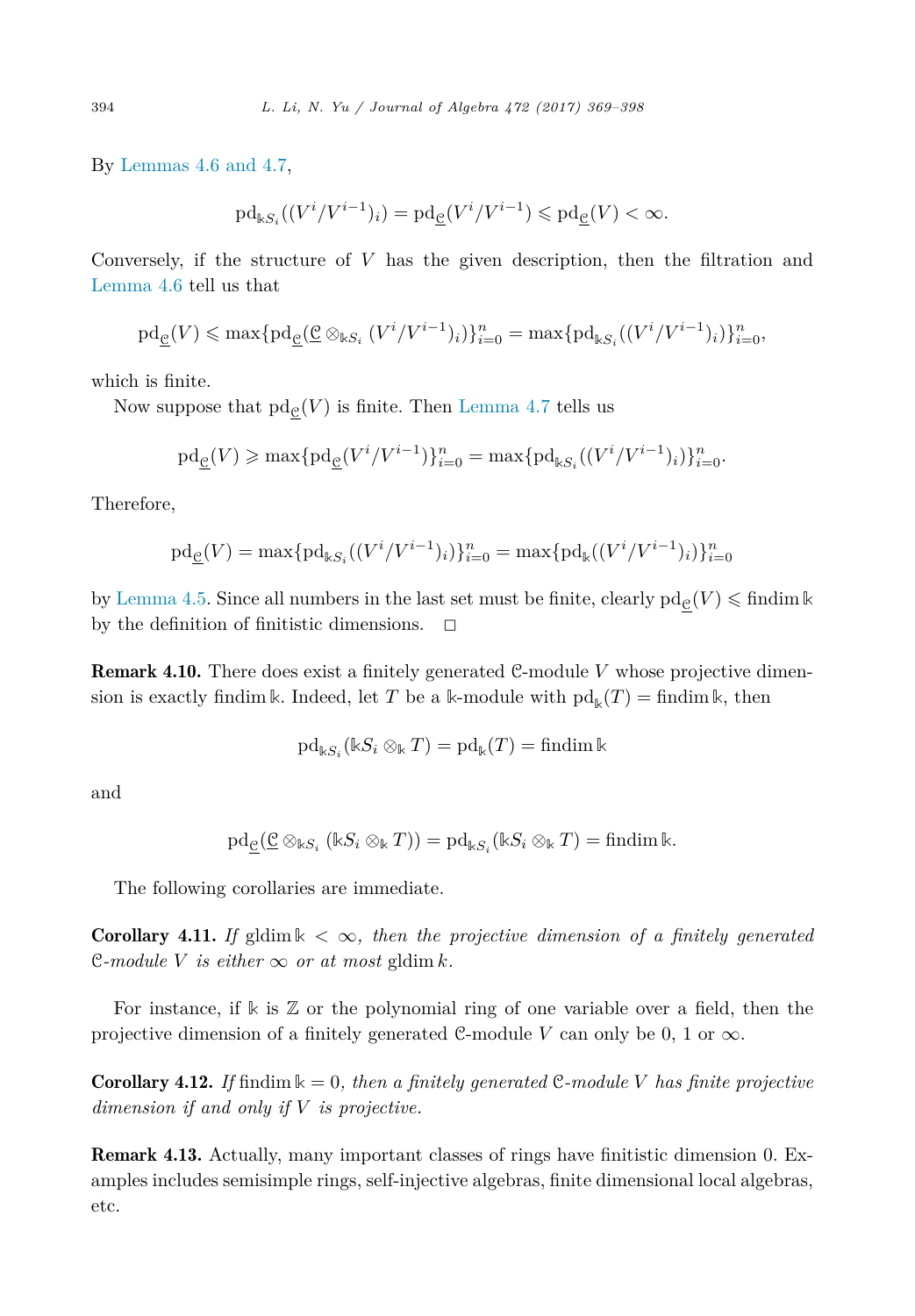# <span id="page-26-0"></span>*4.3. Complexes of --filtered modules*

In this subsection we construct a finite complex of  $\sharp$ -filtered modules for every finitely generated C-module.

Theorem 4.14 *[\(\[12\],](#page-29-0) Theorem A). Let* **k** *be a commutative Noetherian ring and let V be a finitely generated* C*-module. Then there exists a complex*

 $F^{\bullet}$ :  $0 \to V \to F^0 \to F^1 \to \ldots \to F^n \to 0$ 

*satisfying the following conditions:*

- *(1)* each  $F^i$  *is a*  $\sharp$ -filtered module with  $gd(F^i) \leq gd(V) i$ ;
- $(2)$   $n \leqslant \text{gd}(V)$ ;
- *(3) the homology in each degree of the complex is a torsion module, including the homology at V .*

**Proof.** One may assume that *V* is nonzero. Denote *V* by  $V^0$  and let  $N_0$  be a sufficiently large integer. There is a short exact sequence

$$
0 \to V_T^0 \to V^0 \to V_F^0 \to 0
$$

such that  $V_T^0$  is torsion and  $V_F^0$  is torsionless, which gives a short exact sequence

$$
0 \to \Sigma_{N_0} V_T^0 \to \Sigma_{N_0} V^0 \to \Sigma_{N_0} V_F^0 \to 0.
$$

Since  $N_0$  is sufficiently large, we conclude that the first term in the above sequence is 0. Moreover,  $\Sigma_{N_0} V_F^0 \cong \Sigma_{N_0} V$  is  $\sharp$ -filtered by [Theorem 3.13.](#page-19-0) Let  $F^0 = \Sigma_{N_0} V_F^0$ . The natural embeddings

$$
V_F^0 \to \Sigma V_F^0 \to \Sigma_2 V_F^0 \to \ldots \to \Sigma_{N_0} V_F^0 = F^0
$$

induces a map  $\delta_{-1} : V^0 \to F^0$  which is the composite  $V^0 \to V^0_F \to F^0$ . Let  $V^1 =$ coker  $\delta_{-1}$ . Repeating the above construction we get a map  $V^1 \to F^1$ , which induces the map  $\delta_0 : F^0 \to F^1$ . In this way we construct a complex

$$
F^{\bullet}: V \to F^0 \to F^1 \to \ldots \to F^n \to \ldots
$$

Note that for  $i \geqslant 1$ , we have

$$
\operatorname{gd}(F^i) \leqslant \operatorname{gd}(V_F^i) \leqslant \operatorname{gd}(V^i) \leqslant \operatorname{gd}(F^{i-1}) - 1\tag{4.1}
$$

where the first inequality holds because  $F^i = \sum_{N_i} V_F^i$ , and the last inequality follows from the exact sequence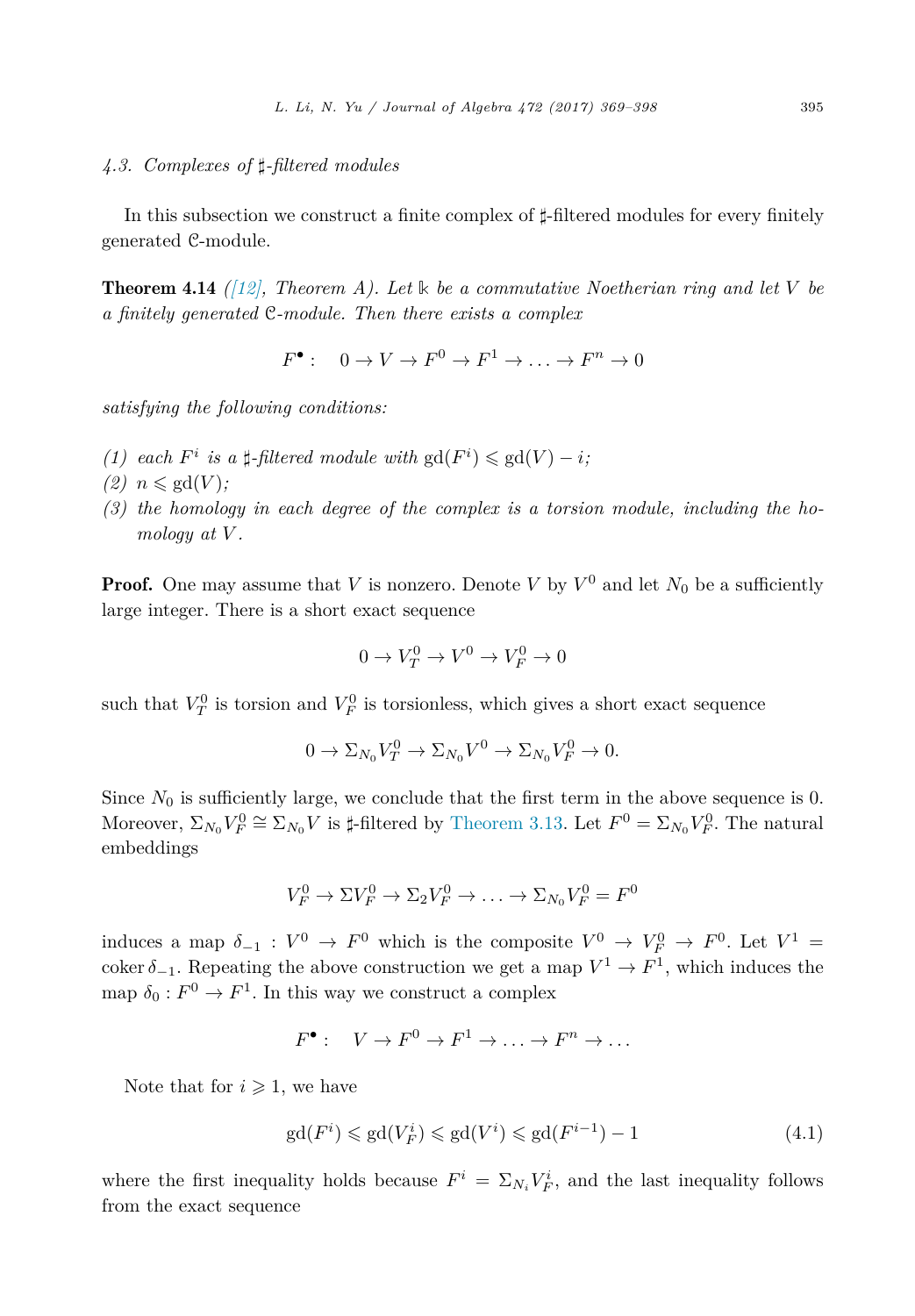$$
0 \to V_F^{i-1} \to F^{i-1} = \Sigma_{N_i} V_F^{i-1} \to V^i \to 0
$$

and an argument similar to the proof of (3) in [Proposition 2.4.](#page-8-0) Therefore, using induction one concludes that

$$
\mathrm{gd}(F^i) \leq \mathrm{gd}(F^0) - i \leq \mathrm{gd}(V) - i
$$

since  $gd(F^0) \leq g d(V)$ . This proves (1), which immediately implies (2). Moreover, one has

$$
gd(V^i) \leq g d(V) - i \tag{4.2}
$$

for  $i \geqslant 1$ .

Now we prove (3). Note that the image of the map  $\delta_i : F^i \to F^{i+1}$  is precisely  $V_F^{i+1}$ . The commutative diagram



tells us that the homology at  $F^i$  is isomorphic to  $V_T^{i+1}$  for  $i \geqslant 0$ , a torsion module. A similar computation tells us that the homology at *V* is  $V_T$ . This finishes the proof.  $\Box$ 

**Remark 4.15.** When k is a field of characteristic 0,  $\sharp$ -filtered modules coincide with projective modules, which have been shown to be injective as well. Therefore, the above construction generalizes the construction of finite injective resolutions described in [\[8\].](#page-29-0)

Remark 4.16. We used the conclusion of [Theorem 3.13](#page-19-0) to prove the above theorem. But they are actually equivalent. Indeed, choosing a sufficiently large *N* and applying  $\Sigma_N$ to the complex  $F^{\bullet}$ , we get a complex  $\Sigma_N F^{\bullet}$ . Since all homologies in  $F^{\bullet}$  are torsion modules, after applying  $\Sigma_N$ , these torsion modules all vanish. Consequently,  $\Sigma_N F^{\bullet}$  is a right resolution of  $\Sigma_N V$ . By [Lemma 3.9,](#page-17-0) each  $\Sigma_N F^i$  is still  $\sharp$ -filtered. By [Corollary 3.6,](#page-16-0)  $\Sigma_N V$  is a  $\sharp$ -filtered module, as claimed by [Theorem 3.13.](#page-19-0)

#### *4.4. Another bound for homological degrees*

In this subsection we use the complex of  $\sharp$ -filtered modules to obtain another bound for homological degrees. The proof of this result is almost the same as that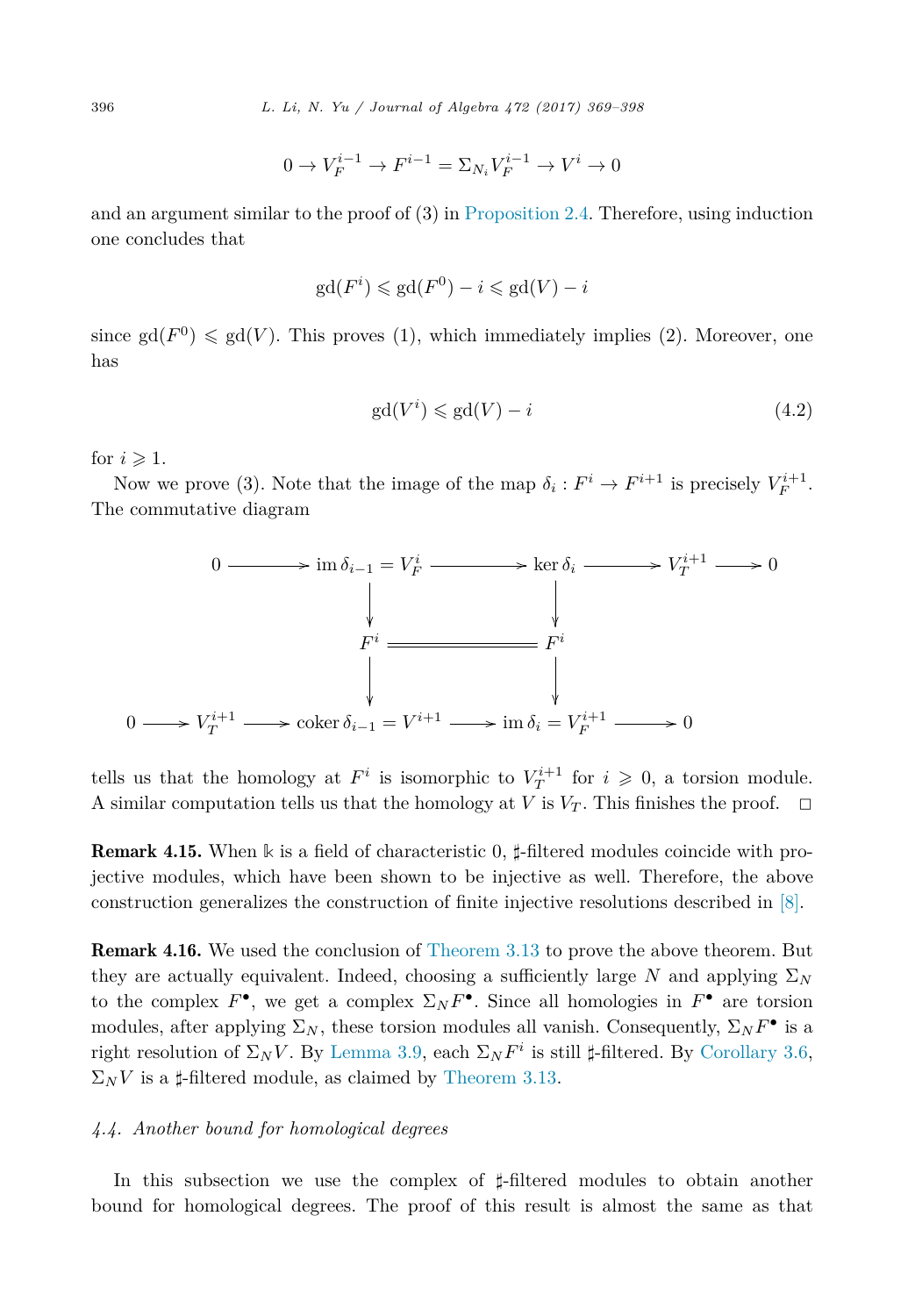of [\[11, Theorem 5.18\]](#page-29-0) via replacing projective modules by  $\sharp$ -filtered modules. For the convenience of the reader, we still give enough details.

**Lemma 4.17.** Let V be a finitely generated torsionless C-module. Then for  $s \geqslant 1$ ,

$$
\mathrm{hd}_s(V) \leqslant 2\,\mathrm{gd}(V) + s - 1.
$$

Proof. By the proof of [Theorem 4.14,](#page-26-0) there is a short exact sequence

$$
0 \to V \to F \to W \to 0
$$

where  $F = \Sigma_N V$  is a  $\sharp$ -filtered module and  $gd(W) \leq gd(V) - 1$ . Using the long exact sequence

$$
\dots \to H_2(W) \to H_1(V) \to H_1(F) = 0 \to H_1(W) \to H_0(V) \to H_0(F) \to H_0(W) \to 0
$$

one deduces that  $\mathrm{hd}_s(V) = \mathrm{hd}_{s+1}(W)$  for  $s \geq 1$  and  $\mathrm{hd}_1(W) \leq \mathrm{gd}(V)$ .

By [1, [Theorem A\],](#page-29-0) we have

$$
\mathrm{hd}_s(V) = \mathrm{hd}_{s+1}(W) \leqslant \mathrm{gd}(W) + \mathrm{hd}_1(W) + s,
$$

for  $s \geqslant 1$ . Consequently,

$$
hd_s(V) \le gd(V) - 1 + gd(V) + s = 2 gd(V) + s - 1
$$

as claimed.  $\square$ 

Now we can prove [Theorem 1.9.](#page-6-0)

Theorem 4.18. *Let* **k** *be a commutative Noetherian ring and V be a finitely generated* C-module. Then for  $s \geq 1$ , we have

$$
\mathrm{hd}_s(V)\leqslant \max\{\mathrm{td}(V),\,2\,\mathrm{gd}(V)-1\}+s.
$$

Proof. The short exact sequence

$$
0 \to V_T \to V \to V_F \to 0
$$

induces a long exact sequence

$$
\ldots \to H_s(V_T) \to H_s(V) \to H_s(V_F) \to \ldots
$$

We deduce that

$$
\mathrm{hd}_s(V)\leqslant \max\{\mathrm{hd}_s(V_T),\,\mathrm{hd}_s(V_F)\}.
$$